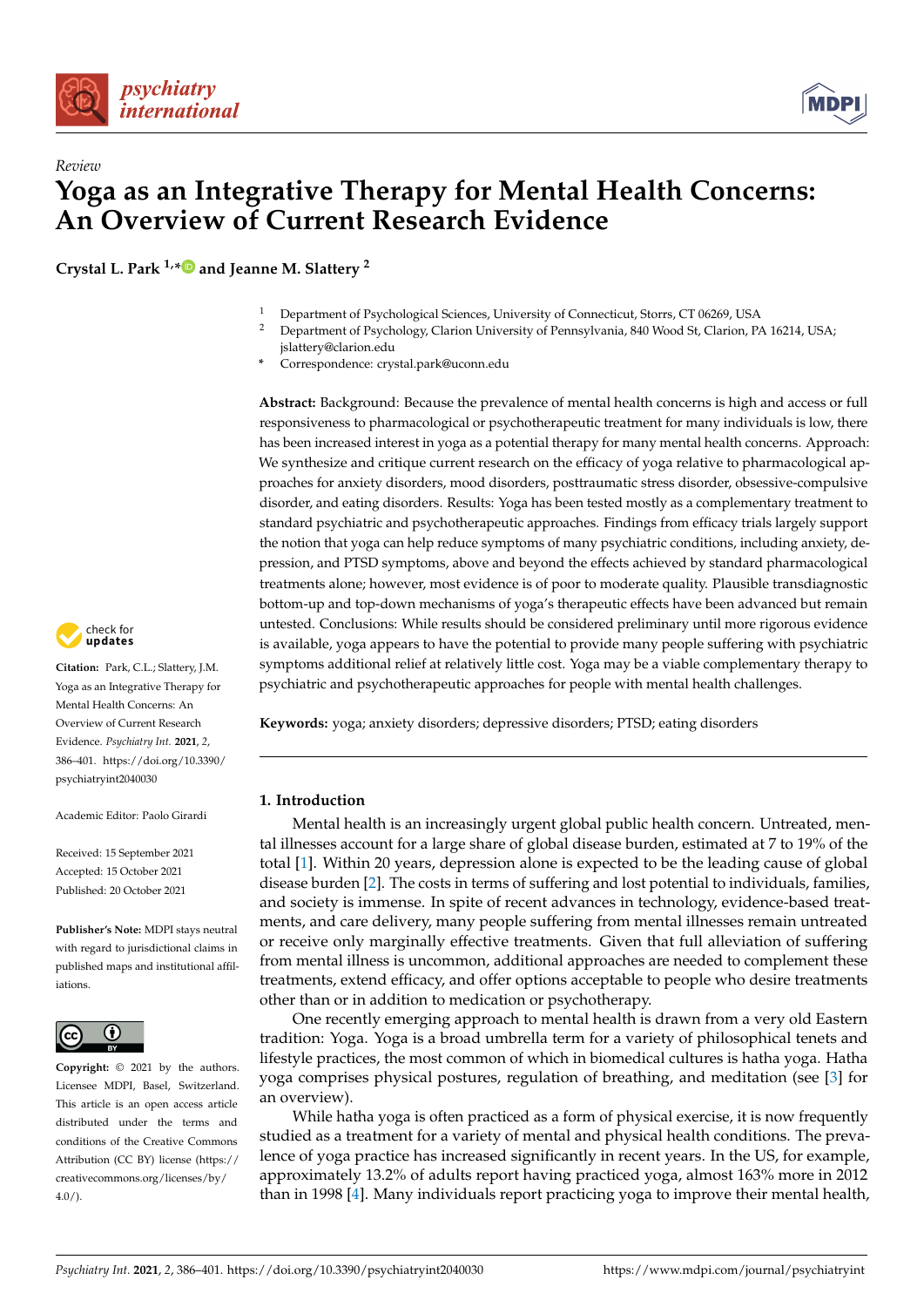reduce stress, or bolster their mood [\[5\]](#page-12-4). Because many people already practice yoga to manage their mental health conditions and because many others may benefit, mental health professionals may want to be conversant with this expanding body of research and may consider integrating yoga into their treatment approaches.

In biomedicine, yoga is usually considered a complementary treatment; that is, a practice that can be integrated into a larger treatment plan that is based primarily on pharmacological treatment or psychotherapy. Earlier, yoga was sometimes considered part of "alternative" medicine, a broad body of treatments that attempt to provide alternatives to standard biomedicine. In the past few decades, many so-called alternative medical modalities have been subjected to scientific scrutiny to determine their value in treating a variety of health conditions. Those shown in clinical research to be of some value are often integrated into standard psychiatric and psychotherapeutic approaches to provide additional potential therapeutic benefit.

Because yoga is widely considered a way to promote mental health in the broader culture, clinical studies of yoga have proliferated in the past few decades, resulting in a large literature base. Many subsequent reviews and meta-analyses have been conducted in efforts to integrate this work (cf.  $[6-10]$  $[6-10]$ ); however, making sense of these reviews and metaanalyses is complicated and difficult. The body of studies on which they draw is riddled with poor-quality clinical trials that fail to consider or eliminate bias. Further, definitions of "yoga" vary widely; thus, these published reviews of yoga have often included any intervention labeled as yoga by the authors, including Sudarshan Kriya yoga, which is almost entirely pranayama-based (breathwork), and Sahaj yoga, which is primarily seated meditation (cf. [\[7–](#page-12-7)[9\]](#page-12-8)). Most Westerners recognize yoga as including both of these aspects but also see asanas (yoga postures) as essential to yoga practice.

To increase our understanding of the efficacy of yoga for mental health conditions, we provide an overview of the broad body of empirical literature, focusing specifically on studies of asana-based yoga, which often also includes elements of meditation and breathwork. Extant published reviews and meta-analyses of yoga's efficacy for people with mental health diagnoses have generally not considered the other treatments in which patients or participants may be engaged (e.g., psychiatric medicine and psychotherapy). To better contextualize the efficacy of yoga with more mainstream treatments, we organized our overview according to whether the studies tested yoga as an alternative to psychopharmacological or other first-line treatments or as an integrative or complementary treatment used along with standard treatments. We reviewed studies on hatha yoga's efficacy for five of the most common categories of mental illness: anxiety disorders, depression, obsessive–compulsive disorder, PTSD, and eating disorders. Although we did not conduct a systematic review, we endeavored to include all published studies conducted with reasonable rigor that addressed the issue of efficacy with these five categories of disorders.

### **2. Methods**

To identify studies for this overview, we relied on a set of recently-published metaanalytic reviews of each category of mental health condition [\[6–](#page-12-5)[10\]](#page-12-6). We considered each of the studies cited within each review for inclusion and identified more recent studies through searches of PubMed, PsycINFO, and Google Scholar using as the search terms "yoga" and multiple variants of each of the diagnostic categories included here. Both authors examined each study to determine their eligibility for inclusion. The retained studies were those that had tested the efficacy of hatha yoga specifically, rather than only described its use, and that included information on other treatments provided and the nature of those treatments. We excluded studies that focused on pranayama- and meditation-only styles of yoga (e.g., Sudarshan Kriya yoga and Sahaj yoga) if they did not also include asanas as part of the yoga practice. Additionally, studies were not included if the articles weakly communicated designs or outcomes and prevented comparison or analysis of outcomes. These criteria meant we omitted some studies included in the previously cited meta-analyses.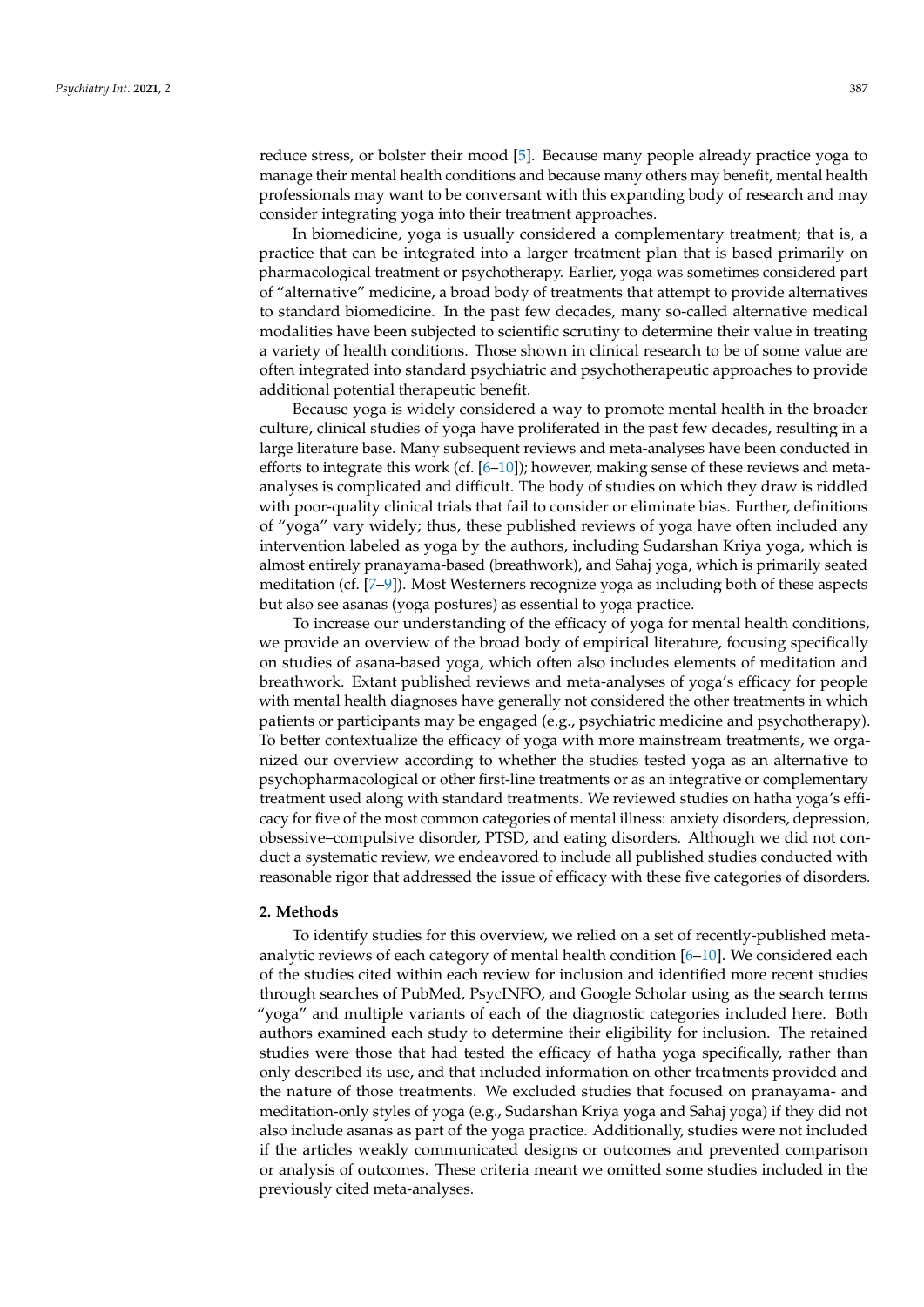In our overview, we distinguished between studies that consider yoga as a primary (alternative) or adjunctive (complementary or integrative treatment) treatment and have endeavored to describe the role of other first-line treatments when this information was reported.

### **3. Anxiety Disorders**

Anxiety disorders are characterized by feelings of worry, anxiety, dread, or fear that are strong enough to interfere with a person's performance at work or school, in relationships, or in other important domains. They are associated with autonomic arousal, thoughts of impending danger, and avoidance or escape behavior [\[11\]](#page-12-9). Anxiety becomes problematic when it is out of proportion to the situation or developmental stage, persistent beyond the instigating stressor, and hinders functioning. Worldwide, prevalence estimates for anxiety disorders are around 7.3%, ranging from 4.8% to 10.9% [\[12\]](#page-12-10). Diagnosed anxiety disorders include generalized anxiety disorder, phobia, agoraphobia, panic disorder, social anxiety disorder, and separation anxiety disorder.

First-line treatments for high levels of anxiety and anxiety disorders include psychotherapeutic approaches, especially cognitive–behavioral therapy (CBT), and medication [\[13\]](#page-12-11). Patients who receive psychiatric medications often experience suboptimal anxiety reduction. For example, satisfactory responses to short-term selective serotonin reuptake inhibitors (SSRIs) and serotonin–norepinephrine reuptake inhibitors (SNRIs) for the treatment of generalized anxiety disorder (GAD) occur in approximately 60% of patients [\[14\]](#page-12-12). Approximately 30% of patients recover with standard pharmacology treatments, while another 30–40% are considered improved [\[15\]](#page-12-13). Relapse rates are very high and discontinuing medication greatly increases the odds of relapse [\[16\]](#page-12-14).

Many people reporting high levels of anxiety do not seek medical treatment and reject psychotherapeutic or psychiatric interventions [\[17\]](#page-12-15). Concerns regarding potential side effects, high costs of treatment, potential addiction to medication, and dissatisfaction with pharmacological treatments contribute to low treatment adoption and adherence rates [\[18,](#page-12-16)[19\]](#page-12-17).

People suffering from anxiety disorders often choose to manage their anxiety on their own rather than by seeking medical treatment or engaging in psychotherapy or psychiatric interventions [\[20\]](#page-12-18). They often use self-help approaches such as support groups and physical exercise [\[20\]](#page-12-18) and may also rely on alcohol or other psychoactive substances to alleviate their symptoms [\[21\]](#page-13-0).

The appeal of yoga as an additional method to attempt to relieve anxiety has been growing in recent years. Indeed, reducing stress and anxiety is a primary reason people give for practicing yoga [\[5\]](#page-12-4). In the context of anxiety, yoga intervention research has occasionally considered yoga as an alternative to standard treatment but has almost always taken a complementary approach, offering yoga in addition to whatever treatment individuals were already receiving for their anxiety.

#### *3.1. Yoga as an Alternative Approach for Anxiety Disorders*

A few studies have directly compared yoga to pharmacotherapy. In an early study, 91 patients diagnosed as DSM-III "anxiety–neurotic" at a psychiatric outpatient clinic in India were randomized to receive yoga for 40 min/day five days/week for three months or given diazepam. Pre–post scores on an anxiety measures significantly improved for the yoga group and did not significantly change for the medication group [\[22\]](#page-13-1).

Some studies have directly compared yoga with standard psychotherapeutic treatments while psychiatric medication management was administered across conditions. A recent study of 226 adult patients (mean age of 33, 70% female; 6% were on anxiolytics) with a primary DSM-5 GAD diagnosis were randomized to a 12-week trial of Kundalini yoga, CBT, or stress education [\[23\]](#page-13-2). The patients in the Kundalini yoga condition showed significant pre-to-post trial improvements in anxiety relative to the stress education group, although the CBT group improved even more. The authors concluded that Kundalini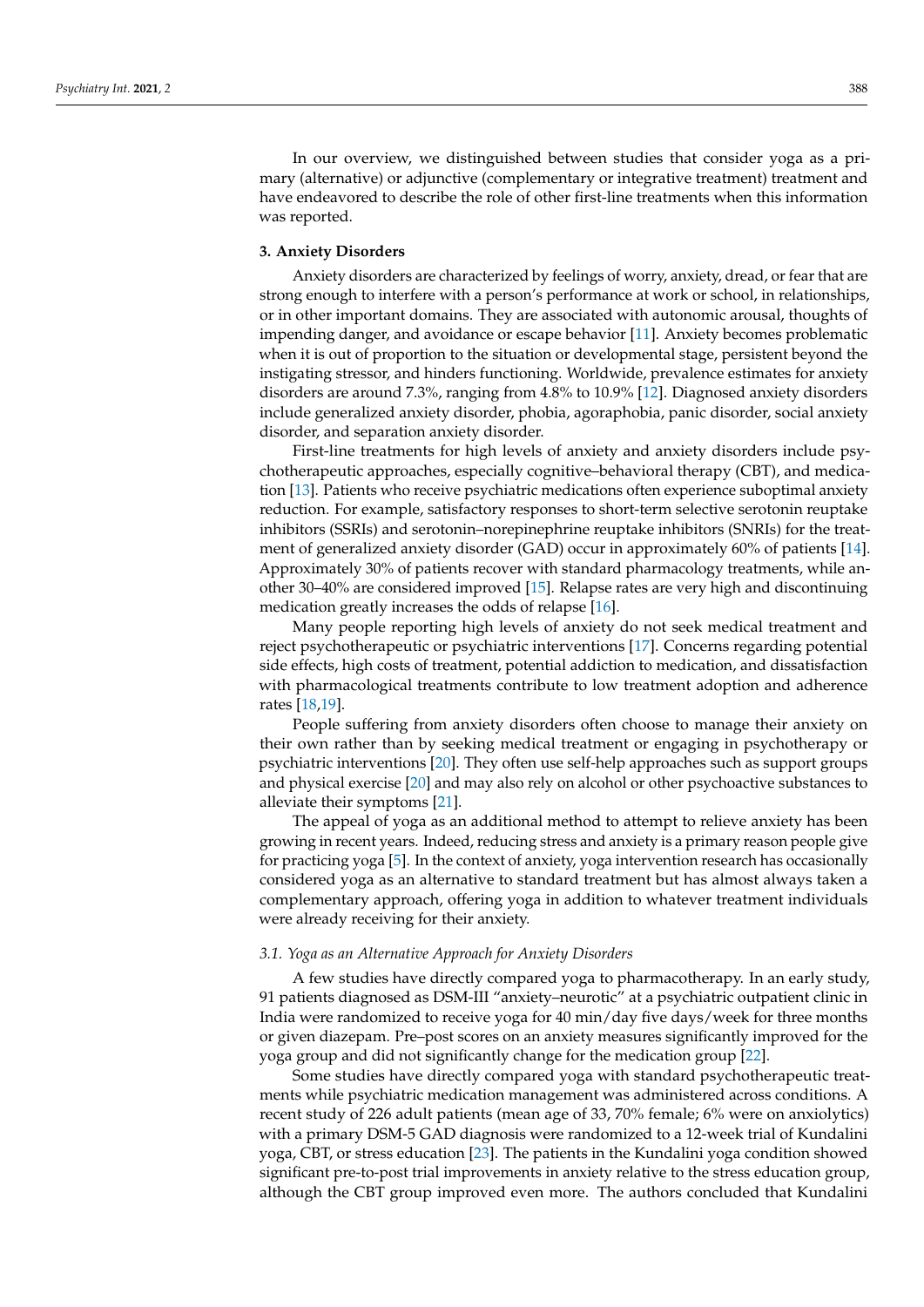yoga was efficacious for GAD, although the results support CBT as first-line treatment. A small study of 20 patients diagnosed with panic disorder were recruited from a Brazilian psychology clinic and randomized to receive either yoga or a combination of yoga and psychotherapy [\[24\]](#page-13-3). No information on medication was provided. Both interventions occurred weekly for 100 min and lasted 2 months. Significant reductions in anxiety levels associated with panic disorder, panic-related beliefs, and panic-related body sensations were observed in both treatment arms; however, the combined yoga and CBT group showed even further reductions in anxiety.

# *3.2. Yoga as a Complementary or Integrative Approach for Anxiety Disorders*

In most studies of yoga as a treatment for anxiety, yoga is implemented as an adjunct to psychotherapy or medical treatment. A handful of these studies were conducted with people with diagnosed anxiety disorders. In one single-arm study, 55 adults in an acute inpatient psychiatric unit (with a variety of psychiatric diagnoses) participated in 1–2 yoga sessions in addition to treatment as usual (TAU) [\[25\]](#page-13-4). Patients who completed at least one session of yoga reported reductions in anxiety that lasted up to a full day; participants also reported using yoga and meditation as coping mechanisms at discharge. A recent study in India recruited 200 patients with anxiety-related disorders from a hospital psychiatry clinic [\[26\]](#page-13-5). Patients were randomized into a 3 month yoga or relaxation intervention; the yoga group demonstrated substantial reductions in anxiety relative to the relaxation group from baseline to end of intervention. Another study tested the efficacy of two different interventions and a non-interventional control group in mitigating the effects of depression or anxiety [\[27\]](#page-13-6). Ninety college students diagnosed with anxiety or depression (58.20% diagnosed with both; 31.34% anxiety only, 10.44% depression only; 56.6% were taking psychiatric medications) were randomized into an 8 week mindfulness meditation intervention group, an 8 week yoga group, or a non-interventional control group. Anxiety symptoms decreased significantly from baseline to end of intervention in both the mindfulness and yoga intervention groups relative to the control group.

Other studies focused on non-patient community samples who were recruited on the basis of reporting elevated levels of anxiety. For example, a clinical trial conducted in Australia included 101 people with at least mild anxiety or depression as reported on the DASS-21, a symptom measure [\[28\]](#page-13-7). Participants were randomized to receive 6 weeks of individualized yoga or be on a waitlist. Significant differences in anxiety and distress symptoms were noted from pre-to-post assessment in the yoga group, while anxiety and distress levels of those on the waitlist control did not change. A randomized preference trial was conducted with 500 community-dwelling older adults (mean age was 66 years, 87% women, 44% were on psychotropic medications), who scored high on a worry questionnaire [\[29\]](#page-13-8). Participants received 10 weekly sessions of CBT or 20 twice-weekly group yoga classes. Both groups experienced substantial reductions in worry and anxiety that did not differ between groups. Preference for yoga or CBT did not influence results.

Another randomized controlled trial was implemented in Australia with 131 community residents who reported experiencing mild to moderate levels of stress. Twenty-four percent of the sample was taking psychotropic medication [\[30\]](#page-13-9). Participants received 10 weekly sessions of relaxation or hatha yoga. Pre-to-post intervention scores on anxiety improved over time, but improvement did not differ by intervention.

Several studies have been conducted with medical patients with elevated anxiety. One randomized clinical trial of 38 breast cancer outpatients undergoing conventional treatment at a cancer center compared the anxiolytic effects of a yoga program to supportive therapy prior to their primary treatment (i.e., surgery) [\[31\]](#page-13-10). About 40% were taking anxiolytics. The results showed significant decreases in anxiety pre-to-post in the yoga group relative to supportive therapy. Another non-psychiatric medical-patient-focused study examined 250 people with osteoarthritis who had received transcutaneous electrical stimulation and ultrasound treatment [\[32\]](#page-13-11). They were randomly assigned to yoga or a TAU control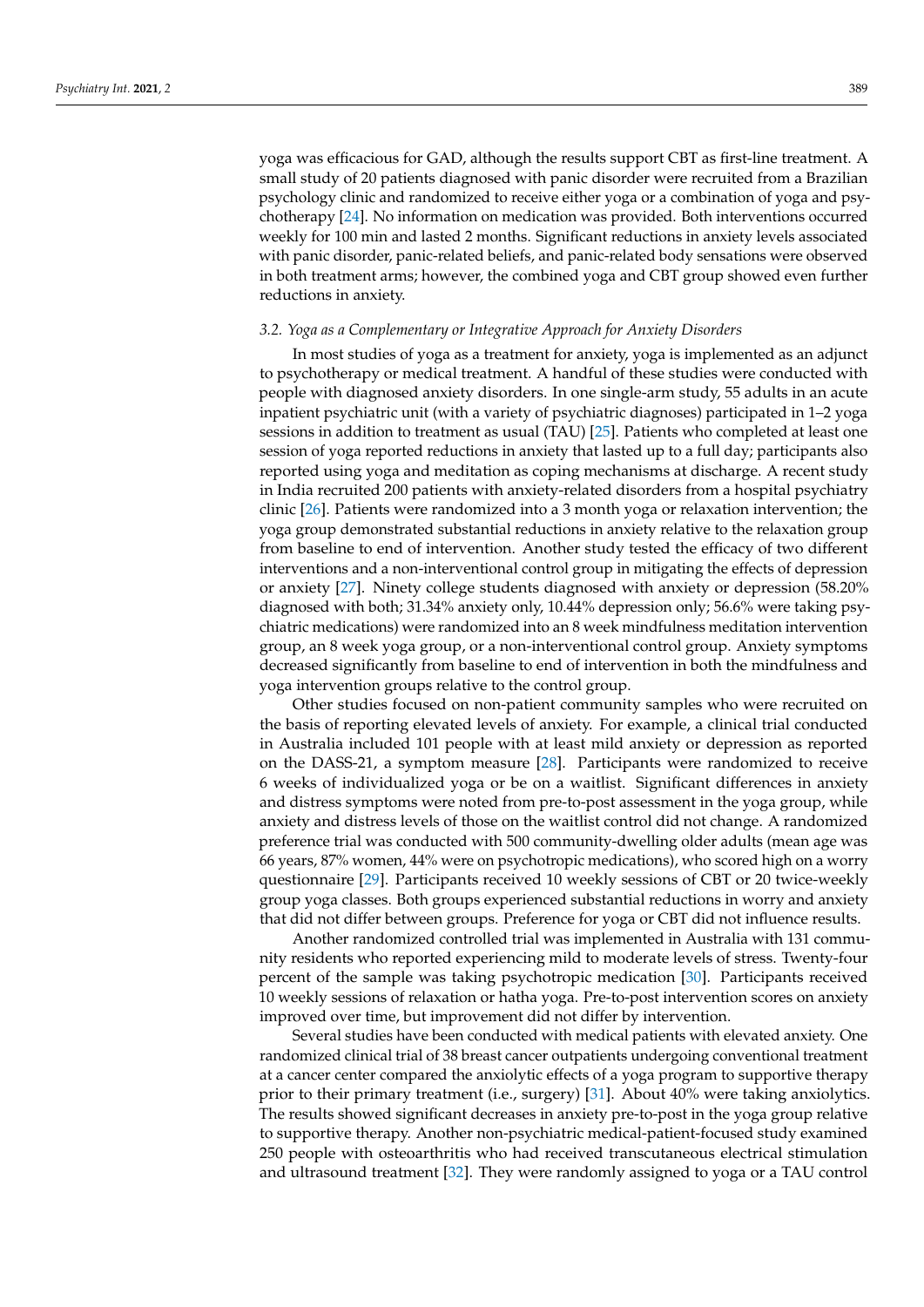group for three months. Anxiety decreased in both groups but substantially more so in the yoga intervention.

Yoga was also studied in a healthy community sample with "normal" levels of anxiety. In this study, 34 healthy community participants with no noted psychiatric disorders were randomized to either 12 weeks of 3/week Iyengar yoga or walking. Those in the yoga group experienced greater reductions in anxiety relative to those in the walking group [\[33\]](#page-13-12). Participants were allowed to be on psychotropic medications although no information on medication use was reported. A study from India randomized women referred to a yoga clinic to either a yoga (twice weekly, 90 min duration, for two months) or a waitlist control group [\[34\]](#page-13-13). Both groups were evaluated at baseline and end of the two-month intervention. Women participating in yoga classes reported significant decreases in both state and trait anxiety, while women's anxiety levels in the control condition did not change.

#### *3.3. Summary of Yoga's Anxiolytic Effects*

In summary, yoga demonstrated substantial effects on anxiety in nearly all of the studies reviewed, which cover a broad range of samples, types of yoga, and study designs. Although some of the studies focused on diagnosed anxiety disorders, the majority were conducted with people who self-identified as having high levels of anxiety symptoms. The fact that in spite of this heterogeneity, yoga interventions were almost always efficacious suggests a robust effect.

Yoga's anxiolytic effects may be due to a number of different physiological, psychological, and behavioral mechanisms. Yoga may promote emotion regulation through integrating bottom-up physiological and top-down psychological processes that facilitate bidirectional communication between mind and body [\[35\]](#page-13-14). Yogic breathing and movement enhance autonomic nervous system (ANS) regulation. Through practicing yoga, individuals develop skills in remaining calm in times of challenge through deep breathing, mindful awareness, and attention. Yoga practices can stimulate the vagus nerve, helping to increase the balance of the ANS through the proportions of GABA and glutamate [\[36\]](#page-13-15). Also of importance, practicing yoga facilitates autonomic balance by increasing heart rate variability (HRV). Increased HRV is also associated with improved adaptation to changing environmental stimuli and physiological reactions to stress [\[37](#page-13-16)[–39\]](#page-13-17), while higher HRV promotes recovery following stressful situations [\[40\]](#page-13-18). Other potential top-down processes include attention control, emotional balance, coping abilities, and perspective and wisdom [\[35\]](#page-13-14).

Although these studies are fairly consistent in demonstrating that yoga as an adjunct to standard first-line therapies may bring about additional relief from anxiety, caution must be taken in drawing firm conclusions. The studies reviewed were generally of fairly weak design, often using waitlist or TAU controls, which do not permit separating the effects of yoga from non-specific factors such as expectancies and attention. Further, the clinical trials reported here are prone to many types of biases that are pervasive in nearly all clinical trials [\[41\]](#page-13-19); thus, yoga may be considered a complementary option in treating a range of anxiety disorders given its potential effectiveness and minimal disadvantages, although stronger clinical trials are needed to build a firmer evidence base.

# **4. Major Depressive Disorder and Depressive Symptoms**

Major depressive disorder (MDD) is characterized by changes in mood (depressed mood), motivation (loss of interest or pleasure in daily activities), cognition (inappropriate guilt, diminished concentration, and recurrent thoughts of death or death-furthering thoughts and behaviors), and physical symptoms (increases or decreases in eating, sleeping, activity, or energy), which significantly affect a person's ability to function [\[11\]](#page-12-9). In the US, the 12 month prevalence for MDD is 7%; women are more likely to be diagnosed with MDD than men, and young people (18–29 years) are three times as likely to be diagnosed as people who are 60 or older [\[11\]](#page-12-9).

Recommendations for treating MDD often include antidepressants and cognitive and interpersonal therapies. Antidepressants have a somewhat more rapid effect for people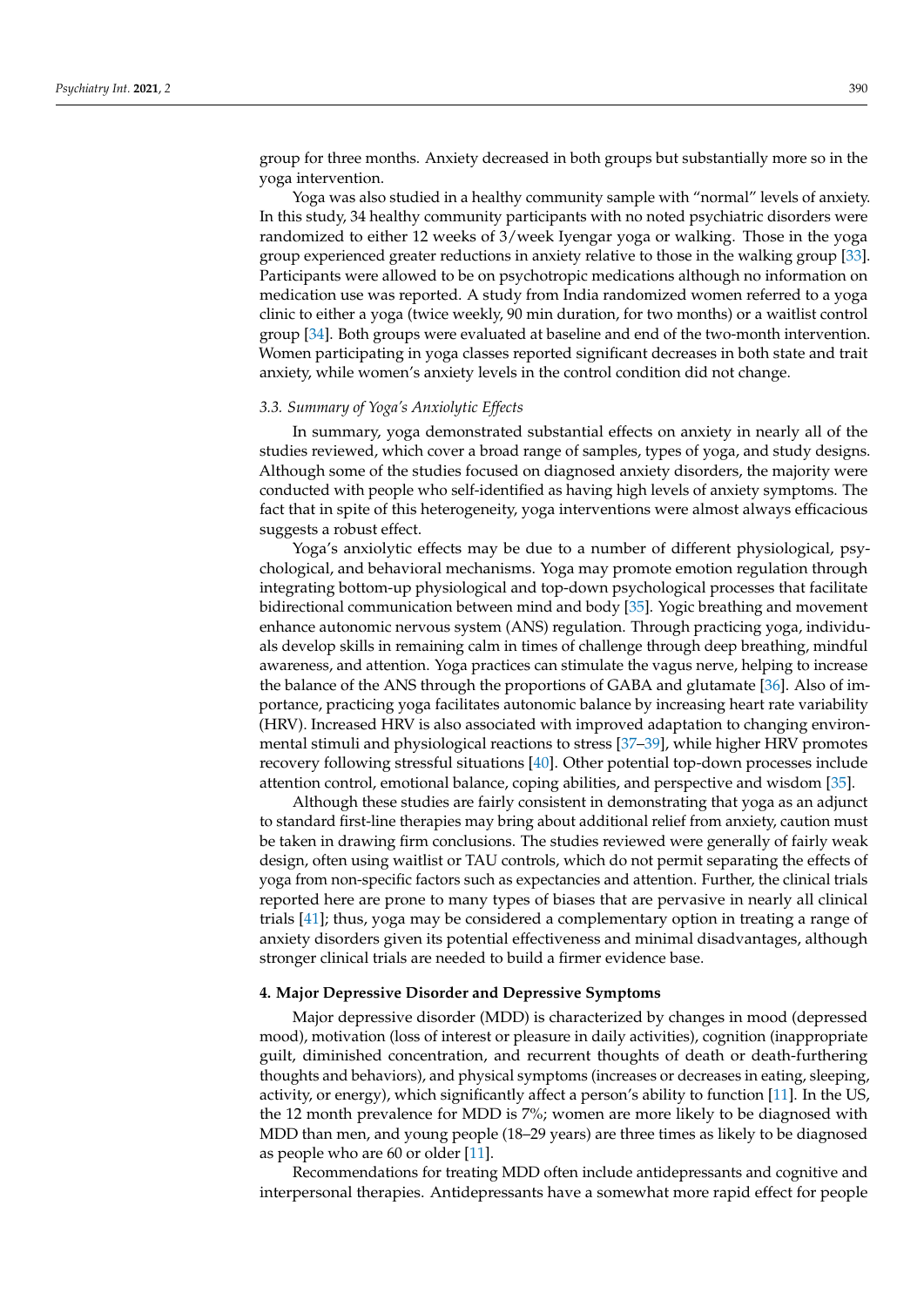with moderate to severe MDD and is equivalent in efficacy to cognitive therapy by 16 weeks; people receiving cognitive therapy are less likely to relapse following treatment [\[42\]](#page-13-20). Several non-pharmacological treatments have also been shown to be efficacious, including aerobic exercise [\[43\]](#page-13-21), behavioral activation [\[44\]](#page-13-22), and mindfulness-based interventions [\[45\]](#page-13-23). Yoga may also be an effective treatment for MDD (cf. [\[7\]](#page-12-7)).

### *4.1. Yoga as a Complementary or Integrative Approach for MDD and Depressive Symptoms*

Studies of yoga as an integrative and complementary treatment compare participants receiving treatment as usual (TAU) plus yoga to TAU alone. In this case, participants may receive an antidepressant, cognitive therapy, or other treatments. For example, one study randomly assigned participants in a psychiatric hospital diagnosed with an affective disorder (42.5% with MDD) to either TAU or TAU plus a 30-day trial of asanas, breathwork, and meditation [\[46\]](#page-13-24). Members of the yoga group reported a significantly greater decrease in depression and anxiety scores and significantly greater clinical improvement relative to the control group over the trial. Another clinical trial assigned people with MDD to one of three groups: an 8-week Bikram group, aerobic exercise, or a waitlist control [\[47\]](#page-13-25). Remission rates in the yoga and aerobic exercise groups were similar at 61.1% and 60.0%, respectively, of the levels at the start of treatment and were significantly higher than waitlist controls (6.7%). Reductions in depressive symptoms in both active groups were mediated by changes in rumination. About 20% of their full sample was on medication and about 20% were receiving psychotherapy.

On the other hand, a study compared an inpatient population receiving one of two antidepressants or an antidepressant plus a 5 week course of weekly hatha yoga in a randomized trial [\[48\]](#page-14-0). Although both groups (yoga plus TAU vs. TAU) reported a significant decrease in symptoms over time, the yoga plus TAU group did not report a significantly greater decrease in symptoms. Similarly, comparable decreases in depressive symptoms were reported in a study of women with diagnosed MDD or dysthymia who were randomly assigned to either an eight week weekly hatha yoga group with home practice or an attention control group [\[49\]](#page-14-1). Nearly 70% of participants reported being in psychotherapy. Almost two-thirds reported taking an antidepressant; somewhat less than 40% were taking an anxiolytic. Those in the yoga plus TAU group reported significantly lower rumination scores at the end of the trial than did participants in the attention-control plus TAU group.

Some intervention studies did not explicitly compare yoga to other treatments, but rather only compared doses of yoga [\[50\]](#page-14-2). For example, one trial assigned people diagnosed with MDD to receive either a high or low dose of home and studio Iyengar yoga (90 min class, three vs. two times per week for 12 weeks); 87% of the high dose group and 73% of the low dose group responded with more than a 50% decrease in scores on the Beck Depression Inventory-II (BDI-II), while both groups experienced remission at the same rate (BDI-II scores less than 14 at week 12: 93% of high dose group, 87% of low dose). In another study from the same research group, participants diagnosed with MDD were randomly assigned to either a low or high dose of home and studio Iyengar yoga, as above [\[51\]](#page-14-3). Eight of the nine participants who had been suicidal at the start of the study no longer reported suicidality at the end of the intervention. Although their sample size was small, the reported change did not appear to be dose-dependent. Note that the "low dose" of yoga described in these studies was more intense and longer in duration than that described in most other studies reported in the present review.

Other studies have directly compared participants with MDD receiving a trial of yoga to participants receiving other treatments. For example, adults with untreated MDD were randomly assigned to either an eight-week, twice-weekly hatha yoga class or an attentioncontrol education group [\[52\]](#page-14-4). Yoga participants reported significantly greater changes in depressive symptoms and were more likely to experience remission from MDD during this period; however, they did not report changes in self-esteem or self-efficacy. Another study randomly assigned women with a diagnosis of MDD to either a 12-week mindfulness-based yoga intervention (home-based yoga asana, breathwork, and meditation practice with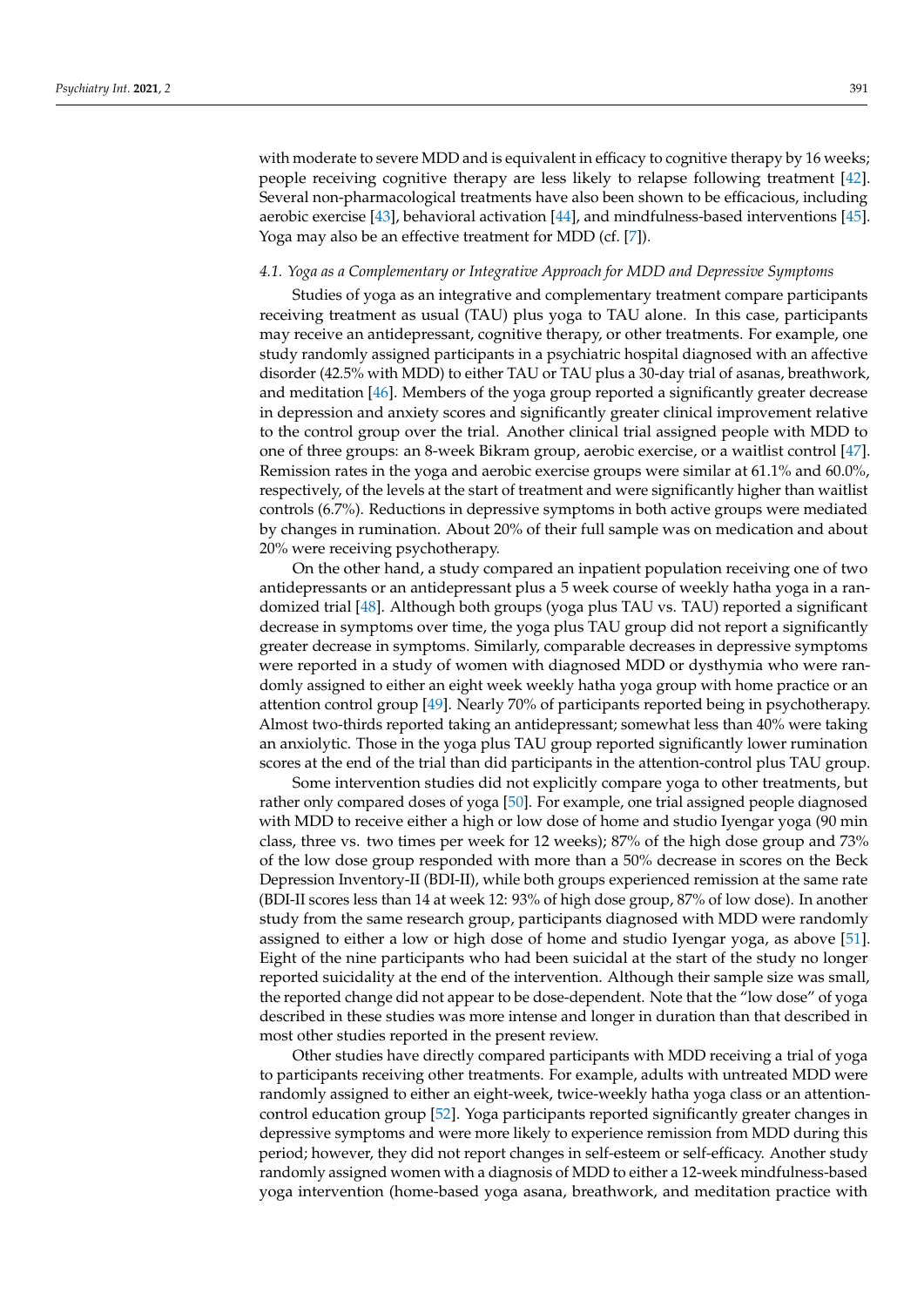telephone-delivered mindfulness education sessions) or a walking condition (home-based walking sessions and telephone-delivered health education sessions) [\[53\]](#page-14-5). Both groups reported similar and significant decreases in depressive symptoms over the course of the study, although the yoga group reported a significant decrease in rumination symptoms relative to the walking group. Another study randomly assigned women with diagnoses of MMD or dysthymia to either a yoga intervention or a health education group [\[54\]](#page-14-6). Both groups met weekly for 8 weeks for 75 min/week. The yoga group reported significant decreases in symptoms of depression and rumination relative to the health education group, and these decreases were maintained over a year; however, the one year follow-up results are difficult to interpret due to high attrition from the study (only 7 of 15 members of the yoga group and 2 of 12 of the health education group completed the follow-up assessment).

Yoga has also been tested with women diagnosed with MDD during pregnancy. This is an especially important intervention target, as many pregnant women prefer nonpharmacological treatments for their depressive symptoms. In one group, 92 women diagnosed with prenatal depression were randomly assigned to a hatha yoga group designed for women during their second and third trimester (20 min per week for 12 weeks) or a leaderless social support group [\[55\]](#page-14-7). The yoga did not include either breathwork or meditation. At the end of the trial, both groups reported significantly less depression, anxiety, and anger and improved relationships, and the effects were similar across the two groups. Changes in depression and anxiety were maintained at their follow-up postpartum. In another study, 46 pregnant women with elevated anxiety or depression were randomly assigned to eight weeks of prenatal yoga (8 weeks of 75 min sessions weekly) or TAU, which was accessed outside of the study [\[56\]](#page-14-8). Yoga was perceived as safe, feasible, and acceptable. Depression symptoms in the yoga group did not differ significantly from those reported by the TAU group, although the yoga group experienced significantly greater decreases in negative effects. Some members of the TAU and yoga groups used an antidepressant or received psychotherapy during the study period and four members of the TAU group performed yoga on their own.

# *4.2. Summary of Yoga for MDD and Depressive Symptoms*

Multiple studies suggest that yoga interventions reduce the psychological and physical symptoms of depression in populations with clinical levels of depression and in those with subclinical symptoms (cf. [\[7](#page-12-7)[,57–](#page-14-9)[59\]](#page-14-10)). Participants with depression find yoga interventions acceptable and beneficial (cf. [\[49](#page-14-1)[,54,](#page-14-6)[56\]](#page-14-8)). In their meta-analysis, Haller et al. [\[57\]](#page-14-9) concluded that yoga's effect on treating MDD was of a "large size" relative to TAU and "medium size" relative to standard interventions. This conclusion was consistent with that of a review by Cramer, Anheyer, Lauche, and Dobos [\[7\]](#page-12-7). Our review includes more articles than did the review by Cramer et al. [\[7\]](#page-12-7), but also concludes that yoga is a promising intervention for MDD. We found that, relative to an active control, two of the four study groups performed significantly better than the control group [\[52](#page-14-4)[,54\]](#page-14-6). When compared with active controls (e.g., walking or social support), they performed as well [\[53,](#page-14-5)[55,](#page-14-7)[56\]](#page-14-8). Both studies that looked at changes in rumination reported significant decreases in symptoms [\[53](#page-14-5)[,54\]](#page-14-6). Studies of complementary interventions (interventions plus TAU) were more mixed in outcomes. Some supported the use of yoga as a treatment for MDD [\[46,](#page-13-24)[47\]](#page-13-25); others did not see any additional advantage compared to TAU or an attention control [\[48,](#page-14-0)[49\]](#page-14-1).

Nonetheless, similarly to Haller and colleagues [\[57\]](#page-14-9), we conclude that the data in these studies were often of very low quality, as there were often very low doses of yoga, no active control groups, considerable dropouts from the study, insufficient blinding of participants and researchers, and other biasing factors.

#### **5. Obsessive–Compulsive Disorder**

Obsessive–compulsive disorder (OCD), although not technically classified as an anxiety disorder, can be a life-long disorder often featuring high levels of anxiety and psychosocial impairment. SSRIs are the primary pharmacological approach, but approximately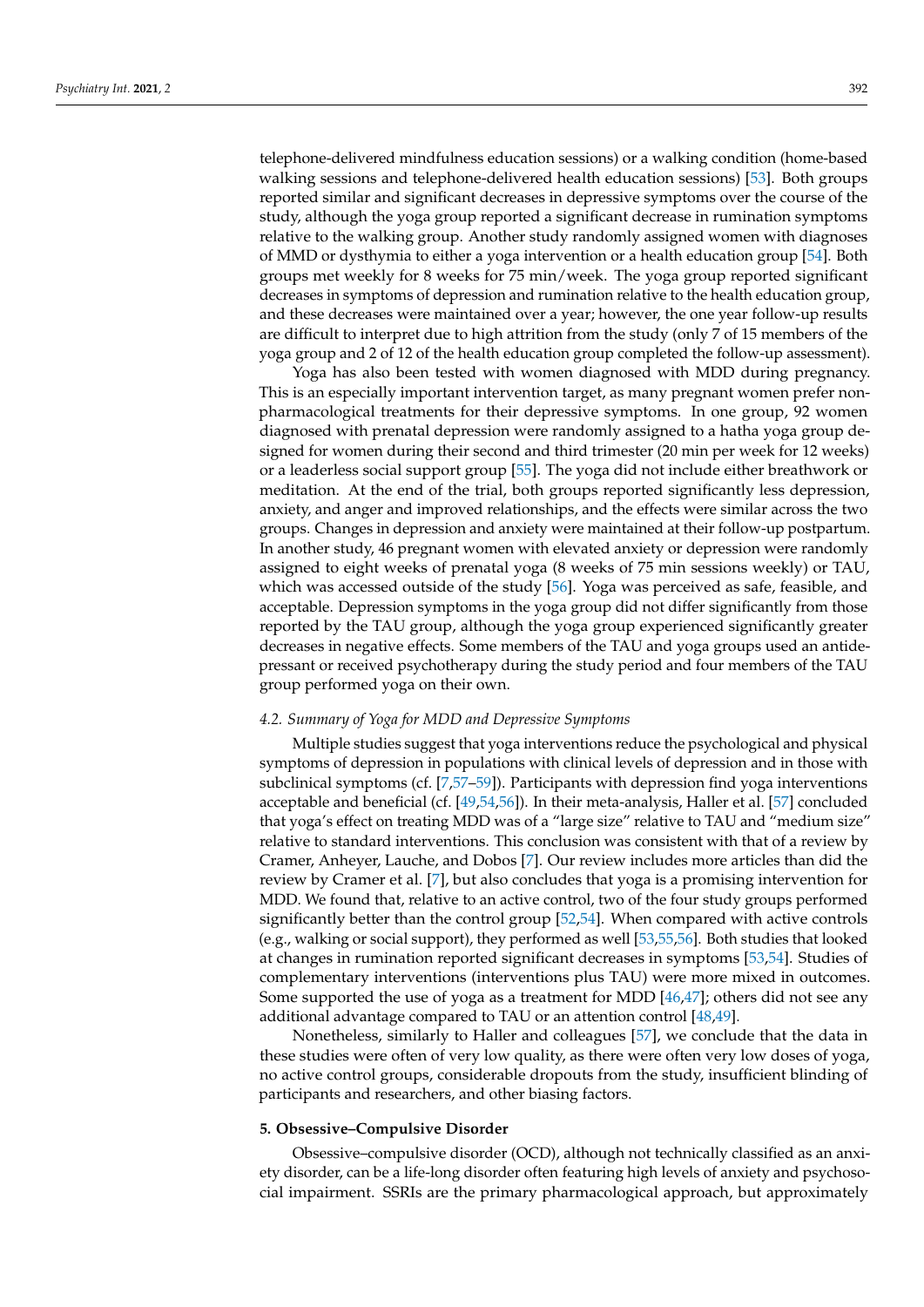50% of patients do not respond to this treatment. When combined with the standard behavioral therapy for OCD, exposure and prevention, about 30% of OCD patients remain non-responders [\[60\]](#page-14-11).

We found just one study that examined yoga and OCD. A randomized clinical trial compared Kundalini yoga to a relaxation response intervention in 48 patients who met criteria for OCD; 52% were taking psychiatric medication [\[61\]](#page-14-12). Both groups improved in OCD symptoms, although the yoga group demonstrated greater improvements than did the relaxation response group, suggesting that Kundalini yoga may be considered an effective add-on for OCD patients unresponsive to more traditionally used treatments.

#### **6. Posttraumatic Stress Disorder**

Many people experience posttraumatic stress symptoms after experiencing or witnessing a traumatic event such as a natural disaster, a serious accident, a terrorist act, combat, or rape, or after being threatened with death, sexual violence, or serious injury [\[62\]](#page-14-13). These symptoms include intrusive thoughts of the trauma, avoidance, hyperarousal, and disturbances in cognition and mood [\[11\]](#page-12-9). When symptoms are severe and last at least one month, a diagnosis of posttraumatic stress disorder (PTSD) is applied. The annual prevalence of PTSD in the US is 3.5% and the lifetime prevalence is 9% [\[62\]](#page-14-13). Women are twice as likely as men to be diagnosed with PTSD [\[63\]](#page-14-14).

Psychiatric treatment of PTSD typically consists of antidepressants such as SSRIs and SNRIs, which are used either alone or in combination with psychotherapy or other treatments. Recent meta-analyses reported small differences in outcomes between most pharmacological treatments for PTSD and placebos; nonetheless, medication may be helpful in controlling symptoms of PTSD, which may in turn help those with PTSD to engage in psychotherapy more effectively [\[64,](#page-14-15)[65\]](#page-14-16).

Psychotherapy, especially trauma-specific therapies such as prolonged exposure therapy or cognitive processing therapy, appear to be superior to medication as first-line treatments for PTSD [\[66\]](#page-14-17). These therapies typically focus on extinguishing conditioned fear responses, requiring patients to manage intense emotions while focusing on conditioned stimuli, such as sensations from the environment or one's memories [\[67\]](#page-14-18). Rates of premature termination from psychotherapeutic treatments for PTSD can be high. These high rates of attrition have been attributed to difficulties that many patients experience in tolerating these treatments [\[67\]](#page-14-18).

Given these treatment difficulties, complementary therapy approaches for individuals with diagnosed PTSD or high levels of posttraumatic stress symptoms have received increasing interest by both mental healthcare providers and patients themselves. In particular, mind–body approaches may decrease trauma-related symptoms and improve emotion regulation [\[35\]](#page-13-14), meaning they could help patients tolerate psychotherapy. Only a small number of studies have yet examined the efficacy of yoga for treating PTSD; we were unable to identify any articles directly comparing yoga to psychopharmacological approaches. All of the reviewed studies either allowed participants to continue with their other treatments as usual or did not mention other treatments at all in their published articles.

### *6.1. Yoga as a Complementary or Integrative Therapy for PTSD*

In one of the earliest studies of yoga for PTSD, 64 women diagnosed with chronic, treatment-resistant PTSD were randomly assigned to either a trauma-informed yoga or supportive women's health education group. Each intervention took place for one-hour weekly over 10 weeks [\[68\]](#page-14-19). Study participants were required to be engaged in ongoing supportive therapy and continue current pharmacologic treatment. Women in both conditions showed decreases in PTSD symptoms by the end of the intervention, although the decreases in the yoga group were much larger.

Several yoga clinical trials have been conducted specifically with veterans with PTSD. A quasi-experimental pilot study examined veterans diagnosed with PTSD who completed a yoga intervention in gender-specific groups [\[69\]](#page-14-20). Improvements between baseline and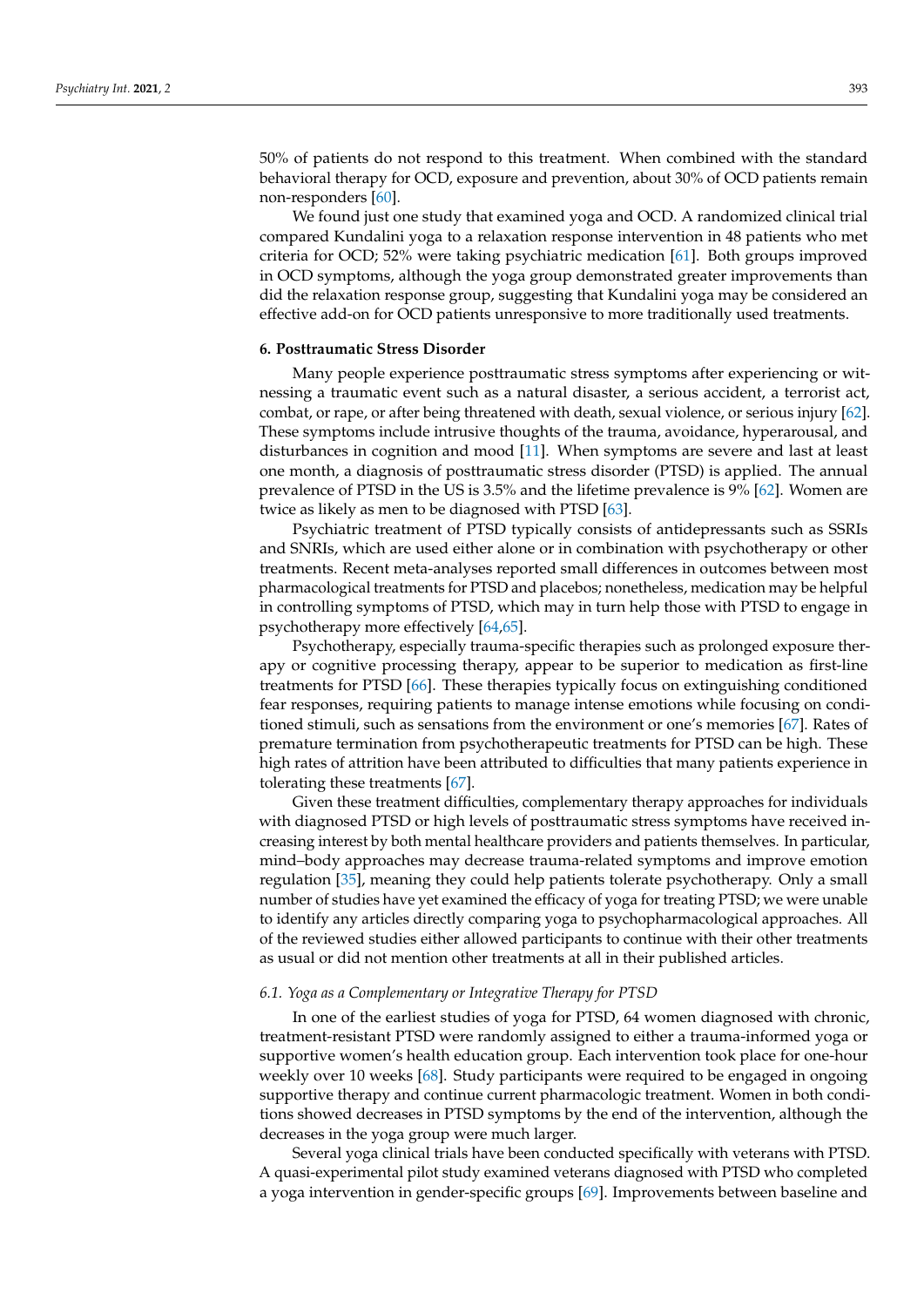postintervention were statistically significant for PTSD symptoms as well as for depression, sleep, quality of life, and subjective neurocognitive complaints.

Another single-arm pilot yoga intervention designed for veterans with diagnosed comorbid chronic pain and PTSD was conducted at a large urban Veterans Affairs Medical Center [\[70\]](#page-14-21). The sample was primarily African American (69%) and male (61%), with a mean age of 51.41 years. The results indicated reductions in overall PTSD symptoms. Veterans reported significant improvements in their ability to participate in social activities and significant reductions in kinesiophobia, an especially helpful improvement for treating pain.

A recent study randomly assigned participants (91.4% veterans; 66% male; 61.7% White; 75.1% currently on psychiatric medication) who met diagnostic criteria for PTSD to attend one of two weekly interventions, yoga or a wellness lifestyle program, for 16 weeks [\[71\]](#page-15-0). Participants in both groups showed substantial decreases in PTSD severity over the course of treatment, although those in the yoga group showed significantly greater reductions in PTSD severity at treatment end than did those in the lifestyle program. Group differences persisted at 7 month follow-up but were no longer statistically significantly different.

Several studies have focused on community residents self-reporting high levels of PTSD symptoms. One clinical trial recruited people from the community who had PTSD symptoms, with eligibility based on reporting clinically significant levels [\[72\]](#page-15-1). Approximately 60% of the sample reported having been diagnosed with PTSD and 47% reported taking psychiatric medication. Participants were randomly assigned to eight weeks of Kundalini yoga or a waitlist. Participants in both groups demonstrated decreases in PTSD symptoms, although those in the yoga group reported a significantly greater decline. Participants in the yoga group also showed greater improvements in measures of sleep, positive affect, perceived stress, anxiety, stress, and resilience relative to those on the waitlist.

A community sample of 38 women (52% White, mean age of 44, 25% veterans) with self-reported full or subthreshold PTSD symptoms was recruited and randomized to a 12-week Kripalu yoga intervention or a waitlist [\[73\]](#page-15-2). Yoga participants reported fewer reexperiencing and hyperarousal symptoms by the end of the intervention. The waitlist control group, however, showed similar decreases in reexperiencing and anxiety symptoms, which may be a result of the positive effect of self-monitoring on PTSD and associated symptoms or may indicate regression to the mean.

Finally, a clinical trial in Colombia randomized ex-combatants from illegal armed groups who had been diagnosed with PTSD (73% male, 9% reported prior treatment) to either sixteen weeks of twice-weekly yoga or a waitlist control [\[74\]](#page-15-3). Both groups decreased in their levels of PTSD symptomatology over the sixteen weeks, although the yoga group reported a 19% greater reduction in symptoms.

### *6.2. Summary of Yoga for PTSD*

Although preliminary, these studies collectively provide promising support for the use of yoga as an adjunct to pharmacological or psychotherapeutic approaches to treating PTSD. The effects are substantial and are in addition to any effects observed for other treatments participants may have been receiving.

Adding yoga practice to standard treatments for PTSD is based on a solid theoretical rationale. Although the specific mechanisms by which yoga improves outcomes for people with PTSD have yet to be empirically established, several theories have been put forward. Yoga, with its combination of controlled breathing, relaxation, meditation, and movement, can shift autonomic balance towards the parasympathetic branch of the autonomic nervous system, thereby reducing the hyperactivation of the amygdala and elevated cortisol levels that often accompany PTSD [\[68\]](#page-14-19). Yoga can alleviate PTSD via psychological pathways as well. As noted above, yoga can promote better emotion regulation, helping individuals tolerate and persist in psychotherapy [\[35\]](#page-13-14), and may increase mindfulness, which helps reduce the avoidance that is characteristic of PTSD [\[75\]](#page-15-4).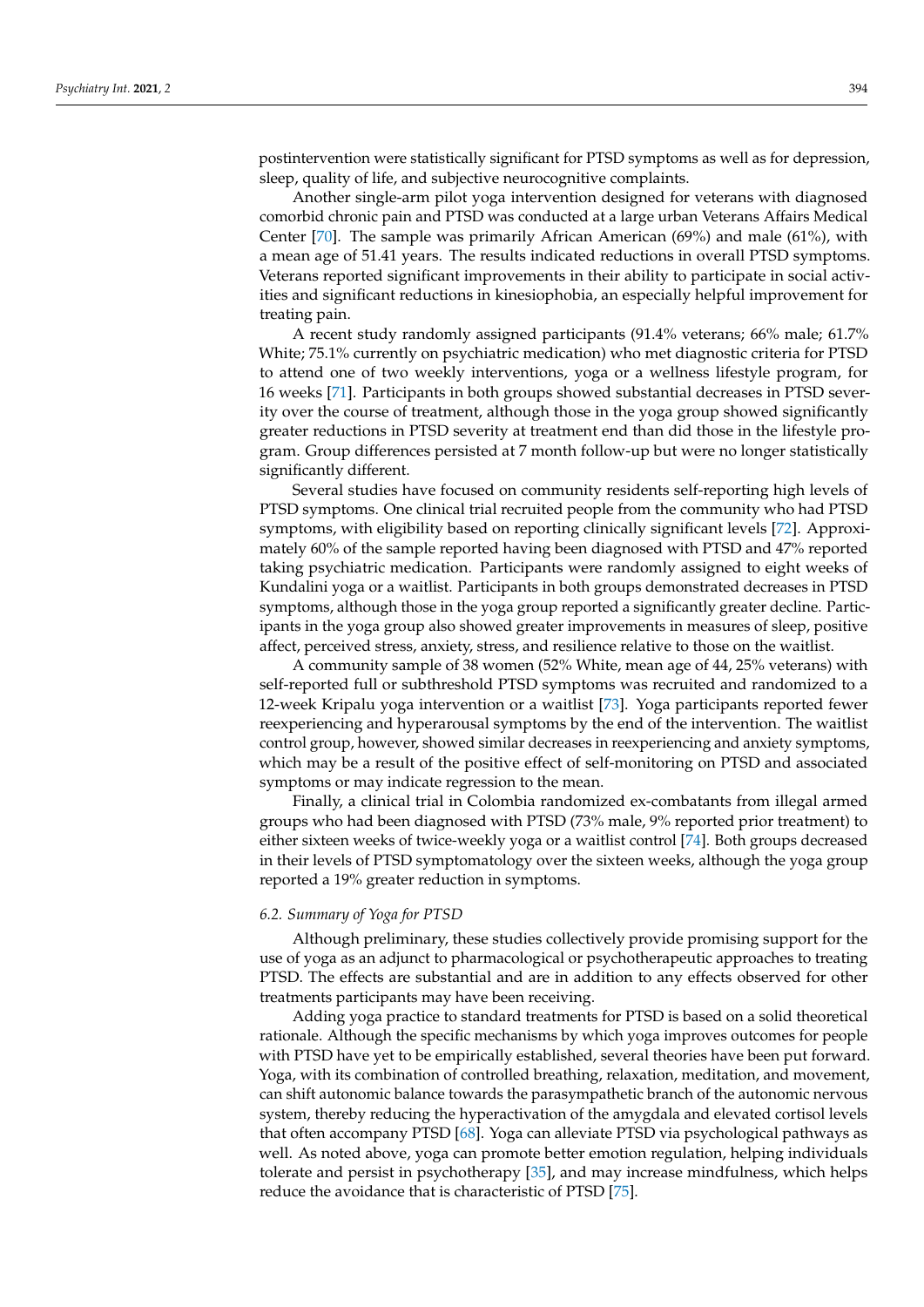Eating disorders are categorized into three main types: anorexia nervosa, bulimia nervosa, and binge eating disorder. The 12 month prevalence rates of anorexia nervosa and bulimia nervosa are, respectively, 0.4% and 1–1.5% of the population, with 10 times as many females affected as males for both disorders [\[11\]](#page-12-9). For binge eating disorder, gender ratios are much less skewed, with 12 month prevalence rates of 1.6% for women and 0.8% for men [\[11\]](#page-12-9). The reported relapse rates for anorexia nervosa range between 9% and 52%, with most studies reporting rates greater than 25% [\[76\]](#page-15-5). Although 45% of people with bulimia nervosa were reported to be in remission and 27% improved at follow-up, 23% had a chronic course [\[77\]](#page-15-6). The mortality rates are relatively high for anorexia nervosa (4.0%) and bulimia nervosa (3.9%) and are further elevated by high rates of suicide [\[78\]](#page-15-7). Comorbidity with anxiety disorders and depression is common [\[79\]](#page-15-8).

Yoga is frequently used in a multimodal treatment for people with eating disorders [\[80\]](#page-15-9). Yoga can address the comorbid depression and anxiety associated with eating disorders, as well as body dissatisfaction and negative affect [\[81,](#page-15-10)[82\]](#page-15-11). It also, in theory, addresses a weakness of other cognitive therapies, as it focuses less on the cognitive aspects of the disorder (e.g., judging) and more on accepting and being present in the body [\[83\]](#page-15-12).

### *7.1. Yoga as Prevention of Eating Disorders*

Young adults in a population-based survey who engaged in yoga and Pilates were not at lower risk of engaging in disordered eating than those who did not [\[84\]](#page-15-13). Young women who reported participating in yoga or Pilates were less likely to report body dissatisfaction than those who did not, but they did not differ significantly in their weight control methods and binge eating. On the other hand, young men were more likely to use extreme strategies for controlling their weight and to binge eat.

Some studies examined changes in eating disorder symptoms and body satisfaction in general community samples, focusing on preventing or reducing symptoms of eating disorders. For example, in a naturalistic design, fifth grade girls self-selected either a yoga intervention (*N* = 91, 14 weeks of 90 min yoga plus prevention curriculum) or a waitlist control  $(N = 41)$  [\[83\]](#page-15-12). Over the course of the program, girls in the yoga intervention group significantly decreased in their drive for thinness and body dissatisfaction and increased their self-care at the post-test when compared to girls in the control group. This study partially replicated an earlier study in a similar but somewhat shorter intervention without a control group [\[85\]](#page-15-14). That study reported decreased body dissatisfaction, decreased tendencies to think about and engage in uncontrolled eating, and improved social self-concept.

In another study, college students (*N* = 99, 77.8% female) completed a yoga class that met for 50 min, three times per week, for eight weeks [\[86\]](#page-15-15). Relative to the beginning of the course, body dissatisfaction and eating disorder pathology were significantly lower at the end of the course, while body appreciation and self-compassion increased. Men reported fewer concerns about being overweight and more improvements in body satisfaction as a result of the course than did women. Finally, 113 women were randomly assigned to a yoga intervention, a cognitive dissonance intervention, or a control group; 93 women completed the post-intervention assessment [\[87\]](#page-15-16). Information about psychotherapy or medication use was not provided. Both interventions met weekly for 45 min/week over six weeks. Pre-to-post intervention, women in the cognitive dissonance group demonstrated significant decreases in disordered eating, drive for thinness, body dissatisfaction, and alexithymia. No significant differences over time were reported for the yoga or waitlist group. No changes in anxiety or depression scores were reported for any group.

Other studies focused on at-risk adult populations in the community. Ninety overweight or obese participants from a community sample with a binge eating problem were randomly assigned to a weekly 60 min hatha yoga session for 12 weeks or a waitlist control [\[88\]](#page-15-17). The yoga group's binge eating scores and physical activity significantly decreased, while the waitlist controls showed no changes. These differences were maintained at a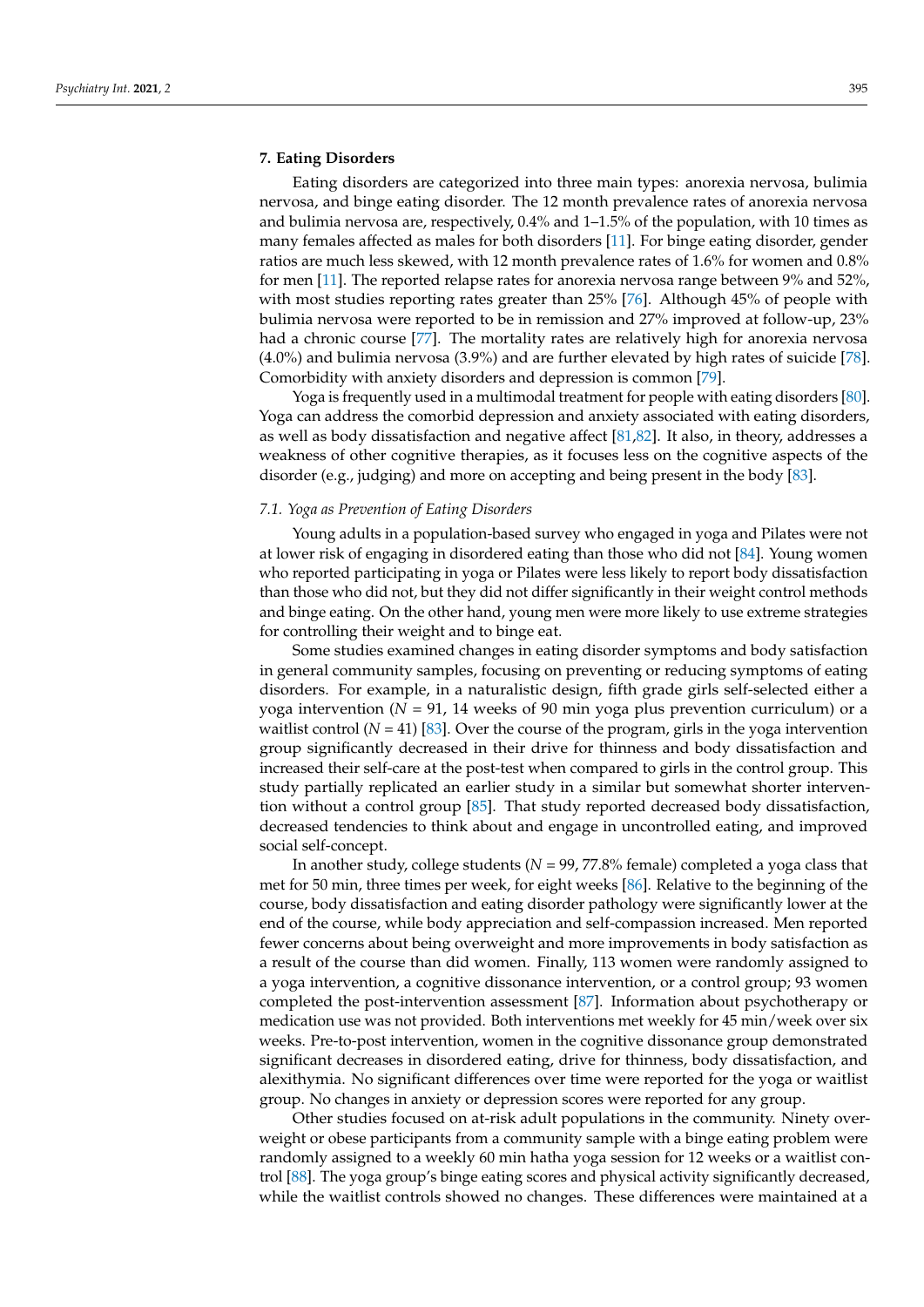three month follow-up. Five women with a history of both eating disorders and doing yoga completed a six day Forrest yoga workshop (yoga, healthy cooking, and reflection) with follow-ups one month after the workshop [\[89\]](#page-15-18). Over the course of the study, the participants' ability to recognize and respond to emotional states and affective problems improved. They also reported decreases in eating disorder symptoms and psychological maladjustment between baseline and postintervention, effects that were maintained at the one month follow-up. Finally, a group of adult women (*N* = 52, 25–44 years old) who were classified as restrained eaters with reported elevated stress were randomly assigned to either a Bikram yoga intervention (two 90-min classes weekly for eight weeks) or a waitlist control [\[90\]](#page-15-19). No participants were also receiving concurrent mental health treatment of any kind. Yoga participants reported greater decreases in the frequency with which they were binge eating and less eating to cope with negative emotions.

#### *7.2. Yoga as a Complementary or Integrative Therapy for Eating Disorders and Disordered Eating*

In a single-arm study, 20 adolescents with mixed eating disorder diagnoses (75% diagnosed with "other specified feeding or eating disorder") enrolled in a 12 week trial of hatha yoga (between 60 and 90 min per week), although only 70% completed the baseline assessment [\[91\]](#page-15-20). Of the total enrolled, 45% had prior experience with yoga; 55% completed at least seven of the 12 sessions and the final assessment at 12 weeks. No information on the nature of other treatments received was reported. Participants reported no changes in restraint and eating concerns but significant decreases in weight concern, shape concern, anxiety, and depression.

Norwegian adults who were solicited from sites with access to people with eating disorders were randomly assigned to either a hatha yoga group (twice weekly for 90 min) or a waitlist control [\[92\]](#page-15-21). Twenty-one completed assessments at the post-test, with 12 of 18 and 9 of 12 participants, respectively. Six were also receiving concurrent psychotherapy four in the yoga group, two in the control group. No information about medication was reported. Scores on the global, restriction, eating concern, and weight concern scales of the Eating Disorders Examination decreased across time for the yoga group but not the waitlist control group. No changes in shape concern were observed. Changes were maintained at six month follow-ups. In another trial, adults meeting criteria for either bulimia nervosa or binge eating disorder were randomly assigned to either a Kripalu yoga (90 min weekly for 8 weeks; *N* = 26 completers) or a waitlist control group (*N* = 27 completers) [\[93\]](#page-15-22). Many had a history of prior psychotherapy (79.2%) and current medication (30.19%). Relative to waitlist controls, participants in the yoga group showed greater decreases in binge eating frequency, emotional regulation difficulties, and self-criticism and improved self-compassion and mindfulness skills over the course of the study.

Adolescents receiving outpatient treatment for an eating disorder were randomly assigned to either a TAU waitlist or an eight-week trial of individual yoga (twice weekly for an hour) plus TAU [\[81\]](#page-15-10). Participants were female (92%), diagnosed with anorexia nervosa (55%), and had a history of hospitalization (45%) and overexercising (48%). At the end of treatment, adolescents in the yoga group reported fewer symptoms of eating disorders, which was maintained at a one month follow-up. Symptoms of depression and anxiety declined across time for both groups, which were not significantly different from each other. Food preoccupation declined between the start and end of each yoga session.

Thirty-eight participants in a residential eating disorders program (97.3% female, 58% diagnosed with anorexia nervosa) were randomly assigned either to an hour-long hatha yoga class for five days immediately before dinner or a control group completing regularly scheduled residential activities during the same period [\[82\]](#page-15-11). Pre-meal but not post-meal negative affect declined among participants in the yoga group.

### *7.3. Summary of Yoga for Eating Disorders and Disordered Eating*

Yoga appears to be a promising adjunct for treating people with eating disorders and may be an efficacious prevention strategy in reducing risk factors and symptoms when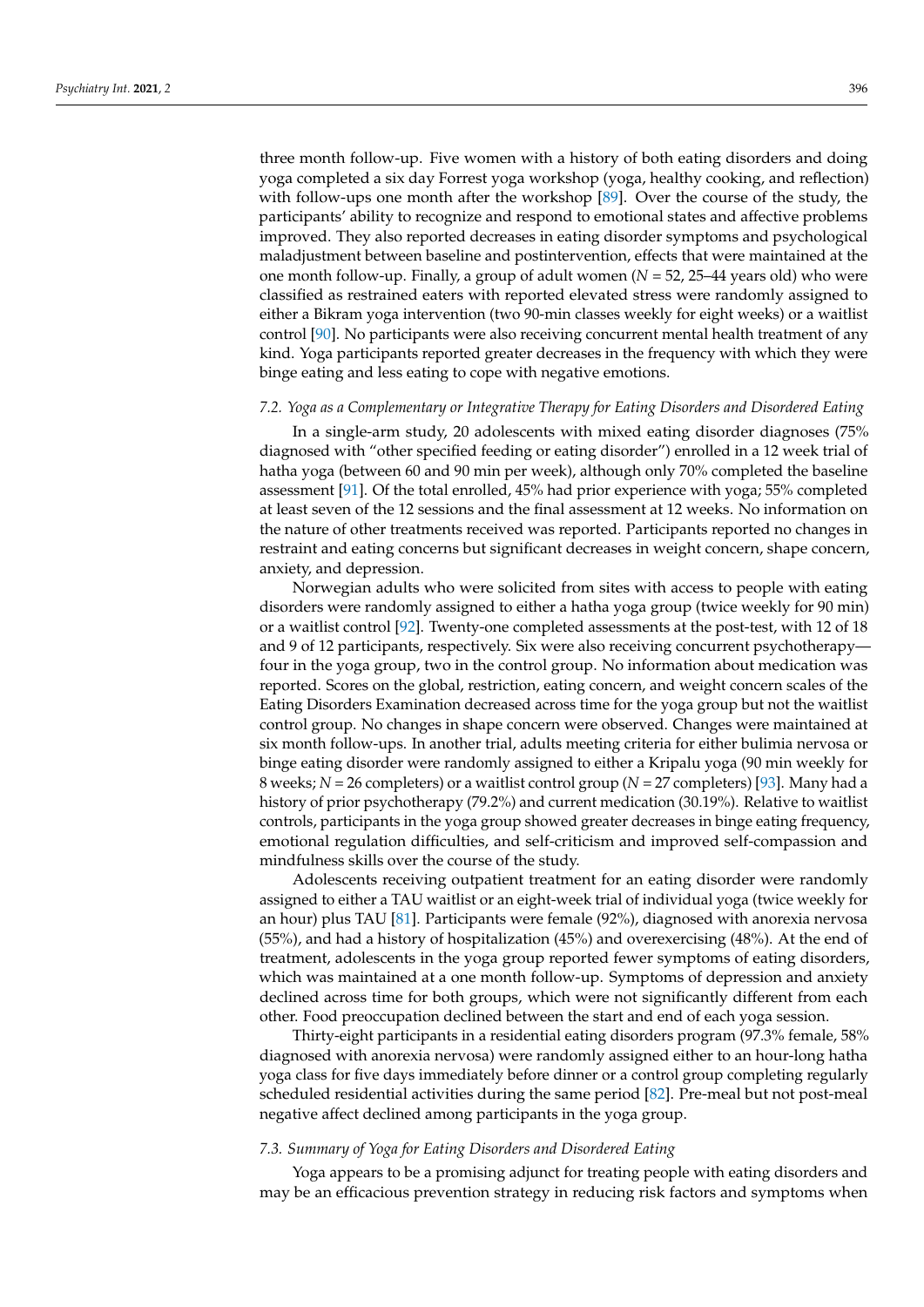used in the community (e.g., [\[83](#page-15-12)[,86](#page-15-15)[,88\]](#page-15-17)). Although the studies reviewed generally drew positive conclusions about yoga's efficacy with these populations and make sense from a theoretical standpoint, the research evidence is weak, as many studies lacked a control group and studies that did employ a control group often used waitlist controls rather than active control groups. In a meta-analysis, however, effect sizes for global eating disorder psychopathology and body image concerns were small but significant, and for binge eating and bulimia were moderate to large [\[6\]](#page-12-5). Effect sizes for dietary restraint and eating concerns were not significant.

### **8. Conclusions**

Any general conclusions drawn from our review must be tempered by acknowledging the lack of rigor of this body of research, and we discuss in some detail these limitations below; however, the extant studies have fairly consistently yielded findings suggesting that yoga may be a helpful addition to first-line therapies for people diagnosed with anxiety, depression, and other psychiatric disorders. Yoga may be an appealing option for many people who are hesitant about psychiatric medications or psychotherapy. Yoga is widely available and can be made affordable [\[6\]](#page-12-5). Further, although occasional injuries were described in the research reported here, yoga has few negative side effects, which are mostly musculoskeletal issues such as strains and sprains [\[3\]](#page-12-2); nonetheless, some studies of people with eating disorders reported problems with social comparisons or negative self-talk [\[6\]](#page-12-5).

Many plausible mechanisms by which yoga may affect symptoms have been identified, although their function as the link between yoga practice and symptom reduction remains to be tested. Importantly, many of these mechanisms are transdiagnostic. For example, stress is known to exacerbate virtually every mental health symptom [\[94\]](#page-15-23) and yoga's stress-reducing properties have been well-documented [\[3\]](#page-12-2). Yoga helps to shift autonomic balance towards the parasympathetic nervous system, which provides a cascade of benefits (increased frequency of heart rate variability, decreased GABA), manifesting as reductions in many types of symptoms [\[3](#page-12-2)[,9](#page-12-8)[,33,](#page-13-12)[36\]](#page-13-15). Stress reduction through yoga also provides myriad psychological benefits that may reduce mental health symptoms, including increased emotion regulation capability, improved health behaviors, better social connections and support, and deeper spirituality [\[95\]](#page-15-24).

The current review was based on studies identified in previous systematic reviews along with additional literature searches, but does not constitute a full systematic review of yoga for each disorder. In addition, the review is based on a body of literature that is generally not strong; however, the current limitations of this body of literature provide ample direction for more rigorous research in the future. Many of the reviewed studies relied on treatment as usual or waitlist controls, which did not account for non-specific factors such as expectancies and attention. Future well-designed clinical trials should randomize participants into conditions of yoga and comparators, so that the added value of yoga can be determined. Many of the studies we reviewed did not even report whether participants were also receiving medication or psychotherapy let alone control for them in analyses. We know little about the therapeutic "dose" of yoga, and most of the trials of yoga reported here were very short; yoga's beneficial effects likely accumulate over months and years.

Hatha yoga is a wide umbrella of many distinct types of yoga that vary on many dimensions. Studies should carefully select and tailor the yoga intervention to the targeted symptoms, perhaps considering the specific mechanisms targeted. For example, yoga that emphasizes breathwork and linking breath to movement may be particularly helpful in improving vagal tone, while more gentle or restorative types of yoga may target the relaxation response. More vigorous yoga may help patients to improve their cardiovascular system and muscular strength, which may improve emotion regulation abilities [\[96\]](#page-15-25). To date, however, different yoga styles do not appear to differ in their rates of positive outcomes [\[4\]](#page-12-3).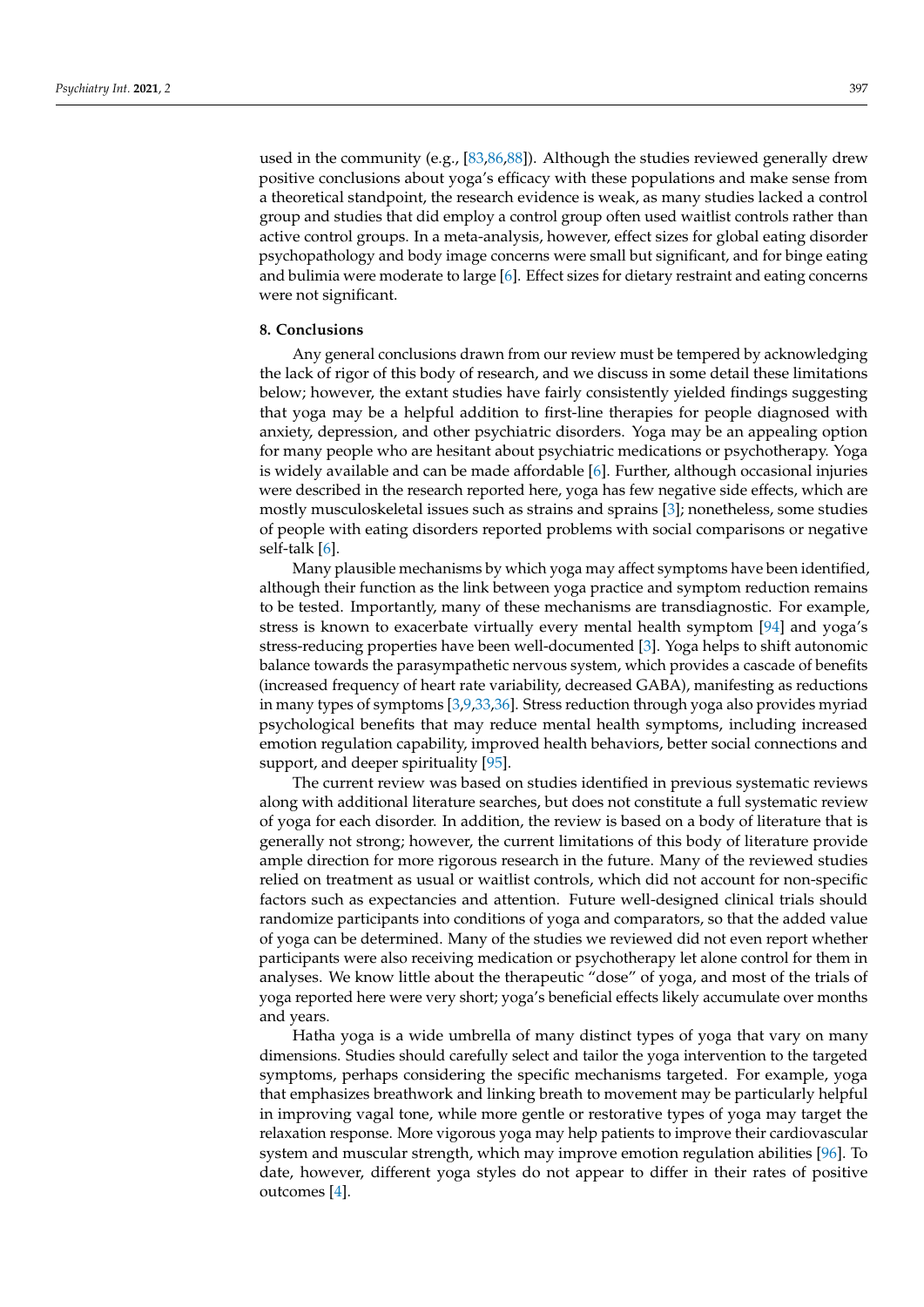In summary, yoga appears to be a viable complementary intervention approach for a range of mental health challenges. The research evidence in support of its beneficial effects is not yet strong but is becoming more robust over the years as researchers implement more rigorous trials. It is appealing to many people and of low risk and low cost. Further, there are many different types of yoga, meaning that people have options regarding different styles and intensities and may be able to find the best fit for developing a yoga lifestyle that helps them achieve and maintain better mental health.

**Author Contributions:** Conceptualization, writing of both the original draft and reviewing and editing, C.L.P. and J.M.S. All authors have read and agreed to the published version of the manuscript.

**Funding:** This research received no external funding.

**Conflicts of Interest:** The authors declare no conflict of interest, financial or otherwise.

# **References**

- <span id="page-12-0"></span>1. Rehm, J.; Shield, K.D. Global Burden of Disease and the Impact of Mental and Addictive Disorders. *Curr. Psychiatry Rep.* **2019**, *21*, 10. [\[CrossRef\]](http://doi.org/10.1007/s11920-019-0997-0)
- <span id="page-12-1"></span>2. Bennett, J.E.; Stevens, G.A.; Mathers, C.D.; Bonita, R.; Rehm, J.; Kruk, M.E.; Riley, L.M.; Dain, K.; Kengne, A.P.; Chalkidou, K.; et al. NCD Countdown 2030: Worldwide trends in non-communicable disease mortality and progress towards Sustainable Development Goal target 3.4. *Lancet* **2018**, *392*, 1072–1088. [\[CrossRef\]](http://doi.org/10.1016/S0140-6736(18)31992-5)
- <span id="page-12-2"></span>3. Nyer, M.; Nauphal, M.; Roberg, R.; Streeter, C. Applications of yoga in psychiatry: What we know. *Focus* **2018**, *16*, 12–18. [\[CrossRef\]](http://doi.org/10.1176/appi.focus.20170055)
- <span id="page-12-3"></span>4. Cramer, H.; Ward, L.; Steel, A.; Lauche, R.; Dobos, G.; Zhang, Y. Prevalence, patterns, and predictors of yoga use: Results of a US nationally representative survey. *Am. J. Prev. Med.* **2016**, *50*, 230–235. [\[CrossRef\]](http://doi.org/10.1016/j.amepre.2015.07.037)
- <span id="page-12-4"></span>5. Park, C.L.; Riley, K.E.; Besedin, E.; Stewart, V.M. Why practice yoga? Practitioners' motivations for starting and continuing yoga. *J. Health Psychol.* **2016**, *21*, 887–896. [\[CrossRef\]](http://doi.org/10.1177/1359105314541314)
- <span id="page-12-5"></span>6. Borden, A. Cook-Cottone, C. Yoga and eating disorder prevention and treatment: A comprehensive review and meta-analysis. *Eat. Dis.* **2020**, *28*, 400–437. [\[CrossRef\]](http://doi.org/10.1080/10640266.2020.1798172)
- <span id="page-12-7"></span>7. Cramer, H.; Anheyer, D.; Lauche, R.; Dobos, G. A systematic review of yoga for major depressive disorder. *J. Affect. Disord.* **2017**, *213*, 70–77. [\[CrossRef\]](http://doi.org/10.1016/j.jad.2017.02.006)
- 8. Cramer, H.; Anheyer, D.; Saha, F.J.; Dobos, G. Yoga for posttraumatic stress disorder—A systematic review and meta-analysis. *BMC Psychiatry* **2018**, *18*, 72. [\[CrossRef\]](http://doi.org/10.1186/s12888-018-1650-x)
- <span id="page-12-8"></span>9. Cramer, H.; Lauche, R.; Anheyer, D.; Pilkington, K.; de Manincor, M.; Dobos, G.; Ward, L. Yoga for anxiety: A systematic review and meta-analysis of randomized controlled trials. *Depress. Anxiety* **2018**, *35*, 830–843. [\[CrossRef\]](http://doi.org/10.1002/da.22762)
- <span id="page-12-6"></span>10. Ostermann, T.; Vogel, H.; Boehm, K.; Cramer, H. Effects of yoga on eating disorders—A systematic review. *Complement. Ther. Med.* **2019**, *46*, 73–80. [\[CrossRef\]](http://doi.org/10.1016/j.ctim.2019.07.021)
- <span id="page-12-9"></span>11. America Psychiatric Association. *Diagnostic and Statistical Manual of Mental Disorders (DSM-5)*, 5th ed.; American Psychiatric Publishing: Washington, DC, USA, 2013; p. 947.
- <span id="page-12-10"></span>12. Andrade, L.H.; Alonso, J.; Mneimneh, Z.; Wells, J.E.; Al-Hamzawi, A.; Borges, G.; Bromet, E.; Bruffaerts, R.; de Girolamo, G.; de Graaf, R.; et al. Barriers to mental health treatment: Results from the WHO World Mental Health surveys. *Psychol. Med.* **2014**, *44*, 1303–1317. [\[CrossRef\]](http://doi.org/10.1017/S0033291713001943)
- <span id="page-12-11"></span>13. Katzman, M.A.; Bleau, P.; Blier, P.; Chokka, P.; Kjernisted, K.; Van Ameringen, M. Canadian clinical practice guidelines for the management of anxiety, posttraumatic stress and obsessive-compulsive disorders. *BMC Psychiatry* **2014**, *14*, 1–83. [\[CrossRef\]](http://doi.org/10.1186/1471-244X-14-S1-S1)
- <span id="page-12-12"></span>14. Newman, M.G.; Llera, S.J.; Erickson, T.M.; Przeworski, A.; Castonguay, L.G. Worry and generalized anxiety disorder: A review and theoretical synthesis of evidence on nature, etiology, mechanisms, and treatment. *Annu. Rev. Clin. Psychol.* **2013**, *9*, 275–297. [\[CrossRef\]](http://doi.org/10.1146/annurev-clinpsy-050212-185544)
- <span id="page-12-13"></span>15. Bystritsky, A. Treatment-resistant anxiety disorders. *Mol. Psychiatry* **2006**, *11*, 805–814. [\[CrossRef\]](http://doi.org/10.1038/sj.mp.4001852)
- <span id="page-12-14"></span>16. Batelaan, N.M.; Bosman, R.C.; Muntingh, A.; Scholten, W.D.; Huijbregts, K.M.; van Balkom, A.J.L.M. Risk of relapse after antidepressant discontinuation in anxiety disorders, obsessive-compulsive disorder, and post-traumatic stress disorder: Systematic review and meta-analysis of relapse prevention trials. *BMJ* **2017**, *358*, j3927. [\[CrossRef\]](http://doi.org/10.1136/bmj.j3927)
- <span id="page-12-15"></span>17. Morgan, A.J.; Jorm, A.F. Self-help strategies that are helpful for sub-threshold depression: A Delphi consensus study. *J. Affect. Disord.* **2009**, *115*, 196–200. [\[CrossRef\]](http://doi.org/10.1016/j.jad.2008.08.004)
- <span id="page-12-16"></span>18. Sajatovic MThompson, T.R.; Nanry, K.; Edwards, S.; Manjunath, R. Prospective, open-label trial measuring satisfaction and convenience of two formulations of lamotrigine in subjects with mood disorders. *Patient Prefer. Adherence* **2013**, *7*, 411. [\[CrossRef\]](http://doi.org/10.2147/PPA.S40271)
- <span id="page-12-17"></span>19. Zivin, K.; Madden, J.M.; Zhang, F.; Soumerai, S.B.; Graves, A.J. Cost-related medication nonadherence among beneficiaries with depression following Medicare Part D. *Am. J. Geriatr. Psychiatry* **2009**, *17*, 1068–1076. [\[CrossRef\]](http://doi.org/10.1097/JGP.0b013e3181b972d1)
- <span id="page-12-18"></span>20. Fredericks, S.; Lapum, J.; Lo, J. Anxiety, depression, and self-management: A systematic review. *Clin. Nurs. Res.* **2012**, *21*, 411–430. [\[CrossRef\]](http://doi.org/10.1177/1054773812436681)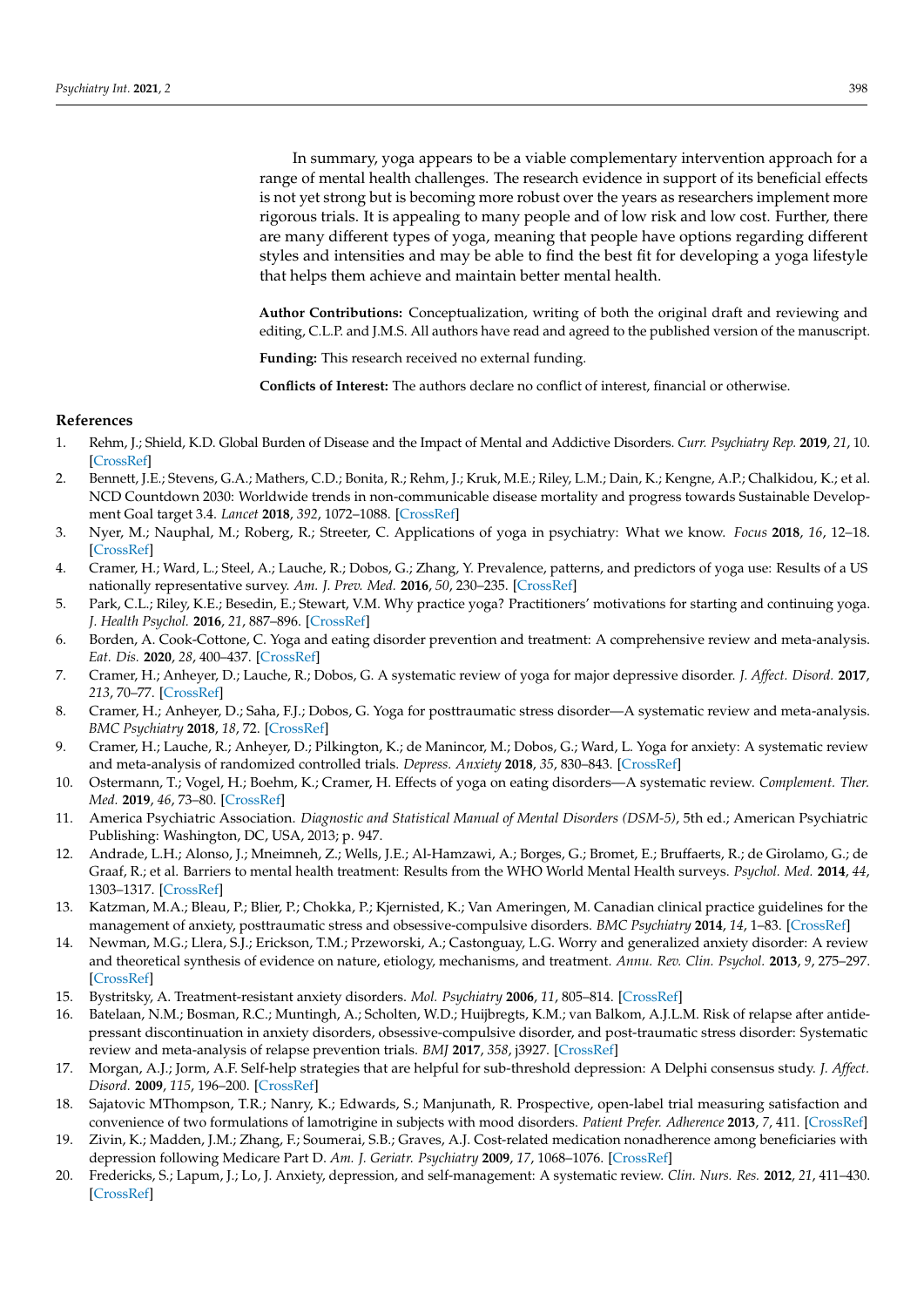- <span id="page-13-0"></span>21. Turner, S.; Mota, N.; Bolton, J.; Sareen, J. Self-medication with alcohol or drugs for mood and anxiety disorders: A narrative review of the epidemiological literature. *Depress. Anxiety* **2018**, *35*, 851–860. [\[CrossRef\]](http://doi.org/10.1002/da.22771)
- <span id="page-13-1"></span>22. Sahasi, G.; Mohan, D.; Kacker, C. Effectiveness of yogic techniques in the management of anxiety. *J. Personal. Clin. Stud.* **1989**, *5*, 51–55.
- <span id="page-13-2"></span>23. Simon, N.M.; Hofmann, S.G.; Rosenfield, D.; Hoeppner, S.S.; Hoge, E.A.; Bui, E.; Khalsa, S.B.S. Efficacy of yoga vs cognitive behavioral therapy vs stress education for the treatment of Generalized Anxiety Disorder: A randomized clinical trial. *JAMA Psychiatry* **2021**, *78*, 13–20. [\[CrossRef\]](http://doi.org/10.1001/jamapsychiatry.2020.2496) [\[PubMed\]](http://www.ncbi.nlm.nih.gov/pubmed/32805013)
- <span id="page-13-3"></span>24. Vorkapic, C.F.; Rangé, B. Reducing the symptomatology of panic disorder: The effects of a yoga program alone and in combination with cognitive behavioral therapy. *Front. Psychiatry* **2014**, *5*, 177. [\[CrossRef\]](http://doi.org/10.3389/fpsyt.2014.00177) [\[PubMed\]](http://www.ncbi.nlm.nih.gov/pubmed/25538634)
- <span id="page-13-4"></span>25. Bukar, N.K.; Eberhardt, L.M.; Davidson, J. East meets west in psychiatry: Yoga as an adjunct therapy for management of anxiety. *Arch. Psychiatr. Nurs.* **2019**, *33*, 371–376. [\[CrossRef\]](http://doi.org/10.1016/j.apnu.2019.04.007) [\[PubMed\]](http://www.ncbi.nlm.nih.gov/pubmed/31280782)
- <span id="page-13-5"></span>26. Khan, M.F.; Jain, J.; Gupta, R.; Gaur, K. Effect of yoga on anxiety: An interventional study. *Int. Multispec. J. Health* **2018**, *4*, 36–40.
- <span id="page-13-6"></span>27. Falsafi, N. A randomized controlled trial of mindfulness versus yoga: Effects on depression and/or anxiety in college students. *J. Am. Psychiatr. Nurses Assoc.* **2016**, *22*, 483–497. [\[CrossRef\]](http://doi.org/10.1177/1078390316663307)
- <span id="page-13-7"></span>28. de Manincor, M.; Bensoussan, A.; Smith, C.A.; Barr, K.; Schweickle, M.; Donoghoe, L.L.; Bourchier, S.; Fahey, P. Individualized yoga for reducing depression and anxiety, and improving well-being: A randomized controlled trial. *Depress. Anxiety* **2016**, *33*, 816–828. [\[CrossRef\]](http://doi.org/10.1002/da.22502)
- <span id="page-13-8"></span>29. Brenes, G.A.; Divers, J.; Miller, M.E.; Danhauer, S.C. A randomized preference trial of cognitive-behavioral therapy and yoga for the treatment of worry in anxious older adults. *Contemp. Clin. Trials Commun.* **2018**, *10*, 169–176. [\[CrossRef\]](http://doi.org/10.1016/j.conctc.2018.05.002)
- <span id="page-13-9"></span>30. Smith, C.; Hancock, H.; Blake-Mortimer, J.; Eckert, K. A randomised comparative trial of yoga and relaxation to reduce stress and anxiety. *Complement. Ther. Med.* **2007**, *15*, 77–83. [\[CrossRef\]](http://doi.org/10.1016/j.ctim.2006.05.001)
- <span id="page-13-10"></span>31. Rao, M.R.; Raghuram, N.; Nagendra, H.R.; Gopinath, K.S.; Srinath, B.S.; Diwakar, R.B.; Patil, S.; Bilimagga, S.R.; Rao, N.; Varambally, S. Anxiolytic effects of a yoga program in early breast cancer patients undergoing conventional treatment: A randomized controlled trial. *Complement. Ther. Med.* **2009**, *17*, 1–8. [\[CrossRef\]](http://doi.org/10.1016/j.ctim.2008.05.005)
- <span id="page-13-11"></span>32. Ebnezar, J.; Nagarathna, R.; Yogitha, B.; Nagendra, H.R. Effect of integrated yoga therapy on pain, morning stiffness and anxiety in osteoarthritis of the knee joint: A randomized control study. *Int. J. Yoga* **2012**, *5*, 28–36.
- <span id="page-13-12"></span>33. Streeter, C.C.; Whitfield, T.H.; Owen, L.; Rein, T.; Karri, S.K.; Yakhkind, A.; Perlmutter, R.; Prescot, A.; Renshaw, P.F.; Ciraulo, D.A.; et al. Effects of yoga versus walking on mood, anxiety, and brain GABA levels: A randomized controlled MRS study. *J. Altern. Complement. Med.* **2010**, *16*, 1145–1152. [\[CrossRef\]](http://doi.org/10.1089/acm.2010.0007) [\[PubMed\]](http://www.ncbi.nlm.nih.gov/pubmed/20722471)
- <span id="page-13-13"></span>34. Javnbakht, M.; Hejazi Kenari, R.; Ghasemi, M. Effects of yoga on depression and anxiety of women. *Complement. Ther. Clin. Pract.* **2009**, *15*, 102–104. [\[CrossRef\]](http://doi.org/10.1016/j.ctcp.2009.01.003) [\[PubMed\]](http://www.ncbi.nlm.nih.gov/pubmed/19341989)
- <span id="page-13-14"></span>35. Gard, T.; Noggle, J.J.; Park, C.L.; Vago, D.R.; Wilson, A. Potential self-regulatory mechanisms of yoga for psychological health. *Front. Hum. Neurosci.* **2014**, *8*, 770. [\[CrossRef\]](http://doi.org/10.3389/fnhum.2014.00770) [\[PubMed\]](http://www.ncbi.nlm.nih.gov/pubmed/25368562)
- <span id="page-13-15"></span>36. Mehta, U.M.; Gangadhar, B.N. Yoga: Balancing the excitation-inhibition equilibrium in psychiatric disorders. *Prog. Brain Res.* **2019**, *244*, 387–413.
- <span id="page-13-16"></span>37. Appelhans, B.M.; Luecken, L.J. Heart rate variability as an index of regulated emotional responding. *Rev. Gen. Psychol.* **2006**, *10*, 229–240. [\[CrossRef\]](http://doi.org/10.1037/1089-2680.10.3.229)
- 38. Dishman, R.K.; Nakamura, Y.; Garcia, M.E.; Thompson, R.W.; Dunn, A.L.; Blair, S.N. Heart rate variability, trait anxiety, and perceived stress among physically fit men and women. *Int. J. Psychophysiol.* **2000**, *37*, 121–133. [\[CrossRef\]](http://doi.org/10.1016/S0167-8760(00)00085-4)
- <span id="page-13-17"></span>39. Tyagi, A.; Cohen, M. Yoga and heart rate variability: A comprehensive review of the literature. *Int. J. Yoga* **2016**, *9*, 97.
- <span id="page-13-18"></span>40. Renna, M.E.; Hoyt, M.A.; Ottaviani, C.; Mennin, D.S. An experimental examination of worry and relaxation on cardiovascular, endocrine, and inflammatory processes. *Psychoneuroendocrinology* **2020**, *122*, 104870. [\[CrossRef\]](http://doi.org/10.1016/j.psyneuen.2020.104870)
- <span id="page-13-19"></span>41. Marshall, I.J.; Kuiper, J.; Wallace, B.C. RobotReviewer: Evaluation of a system for automatically assessing bias in clinical trials. *J. Am. Med. Inform. Assoc.* **2016**, *23*, 193–201. [\[CrossRef\]](http://doi.org/10.1093/jamia/ocv044)
- <span id="page-13-20"></span>42. DeRubeis, R.J.; Siegle, G.J.; Hollon, S.D. Cognitive therapy versus medication for depression: Treatment outcomes and neural mechanisms. *Nat. Rev. Neurosci.* **2008**, *9*, 788–796. [\[CrossRef\]](http://doi.org/10.1038/nrn2345) [\[PubMed\]](http://www.ncbi.nlm.nih.gov/pubmed/18784657)
- <span id="page-13-21"></span>43. Morres, I.D.; Hatzigeorgiadis, A.; Stathi, A.; Comoutos, N.; Arpin-Cribbie, C.; Krommidas, C.; Theodorakis, Y. Aerobic exercise for adult patients with major depressive disorder in mental health services: A systematic review and meta-analysis. *Depress. Anxiety* **2019**, *36*, 39–53. [\[CrossRef\]](http://doi.org/10.1002/da.22842)
- <span id="page-13-22"></span>44. Cuijpers, P.; van Straten, A.; Warmerdam, L. Behavioral activation treatments of depression: A meta-analysis. *Clin. Psychol. Rev.* **2007**, *27*, 318–326. [\[CrossRef\]](http://doi.org/10.1016/j.cpr.2006.11.001) [\[PubMed\]](http://www.ncbi.nlm.nih.gov/pubmed/17184887)
- <span id="page-13-23"></span>45. Wang, Y.-Y.; Li, X.-H.; Zheng, W.; Xu, Z.-Y.; Ng, C.H.; Ungvari, G.S.; Yuan, Z.; Xiang, Y.-T. Mindfulness-based interventions for major depressive disorder: A comprehensive meta-analysis of randomized controlled trials. *J. Affect. Disord.* **2018**, *229*, 429–436. [\[CrossRef\]](http://doi.org/10.1016/j.jad.2017.12.093)
- <span id="page-13-24"></span>46. Kumar, S.; Subramaniam, E.; Bhavanani, A.B.; Sarkar, S.; Balasundaram, S. Effect of adjunct yoga therapy in depressive disorders: Findings from a randomized controlled study. *Indian J. Psychiatry* **2019**, *61*, 592–597.
- <span id="page-13-25"></span>47. La Rocque, C.L.; Mazurka, R.; Stuckless, T.J.R.; Pyke, K.; Harkness, K.L. Randomized controlled trial of Bikram yoga and aerobic exercise for depression in women: Efficacy and stress-based mechanisms. *J. Affect. Disord.* **2021**, *280*, 457–466. [\[CrossRef\]](http://doi.org/10.1016/j.jad.2020.10.067)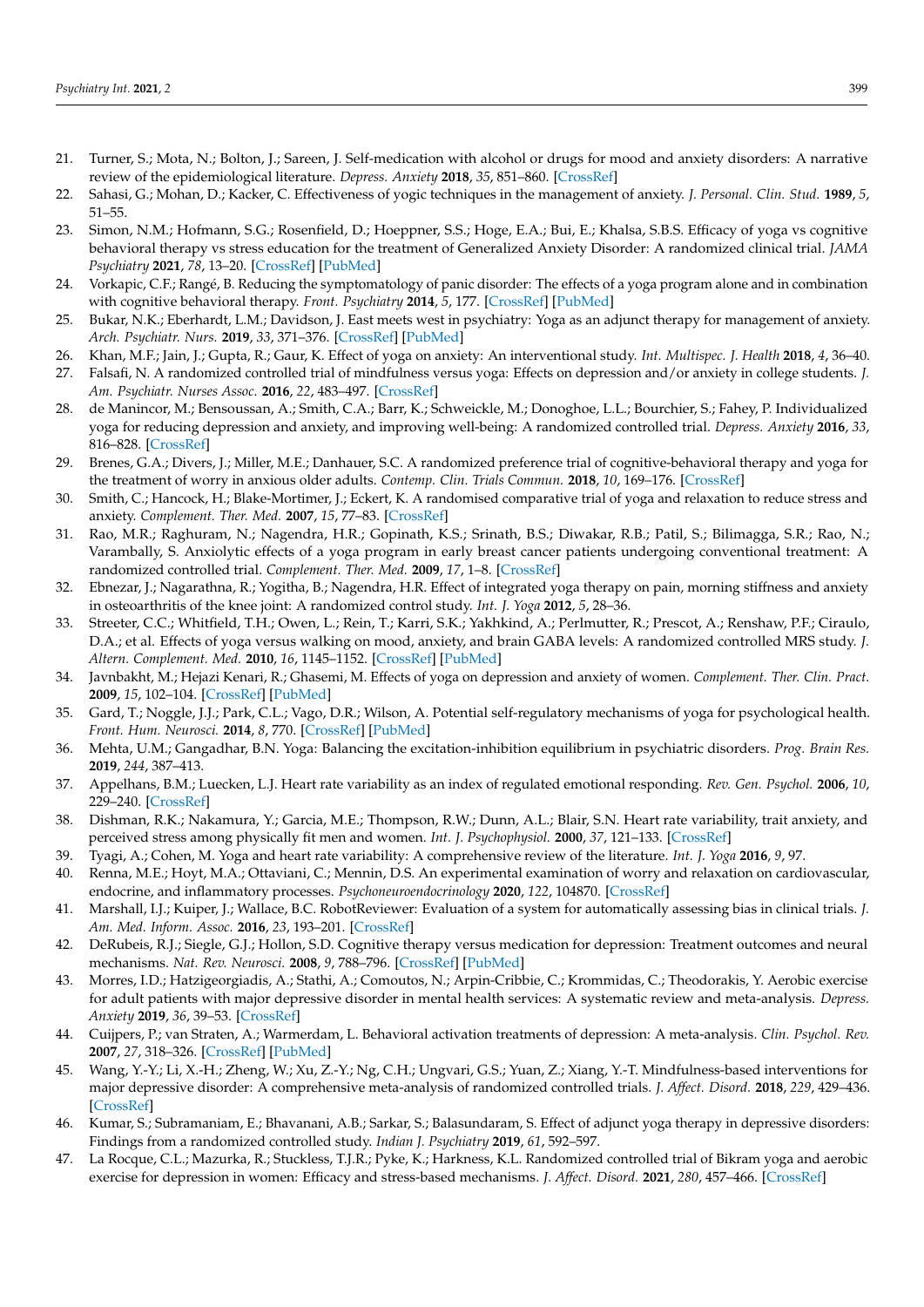- <span id="page-14-0"></span>48. Sarubin, N.; Nothdurfter, C.; Schüle, C.; Lieb, M.; Uhr, M.; Born, C.; Zimmermannc, R.; Bühner, M.; Konopka, K.; Rupprecht, R.; et al. The influence of Hatha yoga as an add-on treatment in major depression on hypothalamic–pituitary–adrenalaxis activity: A randomized trial. *J. Psychiatr. Res.* **2014**, *53*, 76–83. [\[CrossRef\]](http://doi.org/10.1016/j.jpsychires.2014.02.022)
- <span id="page-14-1"></span>49. Kinser, P.A.; Bourguignon, C.; Whaley, D.; Hauenstein, E.; Taylor, A.G. Feasibility, acceptability, and effects of gentle hatha yoga for women with major depression: Findings From a randomized controlled mixed-methods study. *Arch. Psychiatr. Nurs.* **2013**, *27*, 137–147. [\[CrossRef\]](http://doi.org/10.1016/j.apnu.2013.01.003)
- <span id="page-14-2"></span>50. Streeter, C.C.; Gerbarg, P.L.; Whitfield, T.H.; Owen, L.; Johnston, J.; Silveri, M.M.; Gensler, M.; Faulkner, C.L.; Mann, C.; Wixted, M.; et al. Treatment of major depressive disorder with Iyengar yoga and coherent breathing: A randomized controlled dosing study. *J. Altern. Complement. Med.* **2017**, *23*, 201–207. [\[CrossRef\]](http://doi.org/10.1089/acm.2016.0140) [\[PubMed\]](http://www.ncbi.nlm.nih.gov/pubmed/28296480)
- <span id="page-14-3"></span>51. Nyer, M.; Gerbarg, P.L.; Silveri, M.M.; Johnston, J.; Scott, T.M.; Nauphal, M.; Owen, L.; Nielsen, G.H.; Mischoulon, D.; Brown, R.P.; et al. A randomized controlled dosing study of Iyengar yoga and coherent breathing for the treatment of major depressive disorder: Impact on suicidal ideation and safety findings. *Complement. Ther. Med.* **2018**, *37*, 136–142. [\[CrossRef\]](http://doi.org/10.1016/j.ctim.2018.02.006)
- <span id="page-14-4"></span>52. Prathikanti, S.; Rivera, R.; Cochran, A.; Tungol, J.G.; Fayazmanesh, N.; Weinmann, E. Treating major depression with yoga: A prospective, randomized, controlled pilot trial. *PLoS ONE* **2017**, *12*, e0173869. [\[CrossRef\]](http://doi.org/10.1371/journal.pone.0173869)
- <span id="page-14-5"></span>53. Schuver, K.J.; Lewis, B.A. Mindfulness-based yoga intervention for women with depression. *Complement. Ther. Med.* **2016**, *26*, 85–91. [\[CrossRef\]](http://doi.org/10.1016/j.ctim.2016.03.003)
- <span id="page-14-6"></span>54. Kinser, P.A.; Elswick, R.K.; Kornstein, S. Potential long-term effects of a mind-body intervention for women with Major Depressive Disorder: Sustained mental health improvements with a pilot yoga intervention. *Arch. Psychiatr. Nurs.* **2014**, *28*, 377–383. [\[CrossRef\]](http://doi.org/10.1016/j.apnu.2014.08.014) [\[PubMed\]](http://www.ncbi.nlm.nih.gov/pubmed/25457687)
- <span id="page-14-7"></span>55. Field, T.; Diego, M.; Delgado, J.; Medina, L. Yoga and social support reduce prenatal depression, anxiety and cortisol. *J. Bodyw. Mov. Ther.* **2013**, *17*, 397–403. [\[CrossRef\]](http://doi.org/10.1016/j.jbmt.2013.03.010)
- <span id="page-14-8"></span>56. Davis, K.; Goodman, S.H.; Leiferman, J.; Taylor, M.; Dimidjian, S. A randomized controlled trial of yoga for pregnant women with symptoms of depression and anxiety. *Complement. Ther. Clin. Pract.* **2015**, *21*, 166–172. [\[CrossRef\]](http://doi.org/10.1016/j.ctcp.2015.06.005)
- <span id="page-14-9"></span>57. Haller, H.; Anheyer, D.; Cramer, H.; Dobos, G. Complementary therapies for clinical depression: An overview of systematic reviews. *BMJ Open* **2019**, *9*, e028527. [\[CrossRef\]](http://doi.org/10.1136/bmjopen-2018-028527)
- 58. Pilkington, K.; Kirkwood, G.; Rampes, H.; Richardson, J. Yoga for depression: The research evidence. *J. Affect. Disord.* **2005**, *89*, 13–24. [\[CrossRef\]](http://doi.org/10.1016/j.jad.2005.08.013)
- <span id="page-14-10"></span>59. Uebelacker, L.A.; Tremont, G.; Epstein-Lubow, G.; Gaudiano, B.A.; Gillette, T.; Kalibatseva, Z.; Miller, I.W. Open Trial of vinyasa yoga for persistently depressed individuals: Evidence of feasibility and acceptability. *Behav. Modif.* **2010**, *34*, 247–264. [\[CrossRef\]](http://doi.org/10.1177/0145445510368845)
- <span id="page-14-11"></span>60. Fineberg, N.A.; Reghunandanan, S.; Simpson, H.B.; Phillips, K.A.; Richter, M.A.; Matthews, K.; Stein, D.; Sareen, J.; Brown, A.; Sookman, D. Obsessive–compulsive disorder (OCD): Practical strategies for pharmacological and somatic treatment in adults. *Psychiatry Res.* **2015**, *227*, 114–125. [\[CrossRef\]](http://doi.org/10.1016/j.psychres.2014.12.003) [\[PubMed\]](http://www.ncbi.nlm.nih.gov/pubmed/25681005)
- <span id="page-14-12"></span>61. Shannahoff-Khalsa, D.; Fernandes, R.Y.; de BPereira, C.A.; March, J.S.; Leckman, J.F.; Golshan, S.; Vieira, M.S.; Polanczyk, G.V.; Miguel, E.C.; Shavitt, R.G. Kundalini yoga meditation versus the relaxation response meditation for treating adults with obsessive-compulsive disorder: A randomized clinical trial. *Front. Psychiatry* **2019**, *10*, 793. [\[CrossRef\]](http://doi.org/10.3389/fpsyt.2019.00793) [\[PubMed\]](http://www.ncbi.nlm.nih.gov/pubmed/31780963)
- <span id="page-14-13"></span>62. Kilpatrick, D.G.; Resnick, H.S.; Milanak, M.E.; Miller, M.W.; Keyes, K.M.; Friedman, M.J. National estimates of exposure to traumatic events and PTSD prevalence using DSM-IV and DSM-5 criteria. *J. Trauma. Stress* **2013**, *26*, 537–547. [\[CrossRef\]](http://doi.org/10.1002/jts.21848) [\[PubMed\]](http://www.ncbi.nlm.nih.gov/pubmed/24151000)
- <span id="page-14-14"></span>63. Lehavot, K.; Goldberg, S.B.; Chen, J.A.; Katon, J.G.; Glass, J.E.; Fortney, J.C.; Simpson, T.L.; Schnurr, P.P. Do trauma type, stressful life events, and social support explain women veterans' high prevalence of PTSD? *Soc. Psychiatry Psychiatr. Epidemiol.* **2018**, *53*, 943–953. [\[CrossRef\]](http://doi.org/10.1007/s00127-018-1550-x) [\[PubMed\]](http://www.ncbi.nlm.nih.gov/pubmed/29936598)
- <span id="page-14-15"></span>64. Cipriani, A.; Williams, T.; Nikolakopoulou, A.; Salanti, G.; Chaimani, A.; Ipser, J.; Cowen, P.J.; Geddes, J.R.; Stein, D.J. Comparative efficacy and acceptability of pharmacological treatments for post-traumatic stress disorder in adults: A network meta-analysis. *Psychol. Med.* **2017**, *48*, 1975–1984. [\[CrossRef\]](http://doi.org/10.1017/S003329171700349X)
- <span id="page-14-16"></span>65. Hoskins, M.; Pearce, J.; Bethell, A.; Dankova, L.; Barbui, C.; Tol, W.A.; Van Ommeren, M.; De Jong, J.; Seedat, S.; Chen, H.; et al. Pharmacotherapy for post-traumatic stress disorder: Systematic review and meta-analysis. *Br. J. Psychiatry* **2015**, *206*, 93–100. [\[CrossRef\]](http://doi.org/10.1192/bjp.bp.114.148551)
- <span id="page-14-17"></span>66. Lee, D.J.; Schnitzlein, C.W.; Wolf, J.P.; Vythilingam, M.; Rasmusson, A.M.; Hoge, C.W. Psychotherapy versus pharmacotherapy for posttraumatic stress disorder: Systemic review and meta-analyses to determine first-line treatments. *Depress. Anxiety* **2016**, *33*, 792–806. [\[CrossRef\]](http://doi.org/10.1002/da.22511) [\[PubMed\]](http://www.ncbi.nlm.nih.gov/pubmed/27126398)
- <span id="page-14-18"></span>67. Rothbaum, B.O.; McSweeney, L.B. Patients need to remain in treatment for PTSD to receive the full benefit. *J. Anxiety Disord.* **2019**, *68*, 102156. [\[CrossRef\]](http://doi.org/10.1016/j.janxdis.2019.102156)
- <span id="page-14-19"></span>68. van der Kolk, B.A.; West, J.; Rhodes, A.; Emerson, D.; Suvak, M.; Spinazzola, J. Yoga as an adjunctive treatment for posttraumatic stress disorder: A randomized controlled trial. *J. Clin. Psychiatry* **2014**, *75*, e559–e565. [\[CrossRef\]](http://doi.org/10.4088/JCP.13m08561)
- <span id="page-14-20"></span>69. Zaccari, B.; Callahan, M.L.; Storzbach, D.; McFarlane, N.; Hudson, R.; Loftis, J.M. Yoga for veterans with PTSD: Cognitive functioning, mental health, and salivary cortisol. *Psychol. Trauma Theory Res. Pract. Policy* **2020**, *12*, 913–917. [\[CrossRef\]](http://doi.org/10.1037/tra0000909)
- <span id="page-14-21"></span>70. Chopin, S.M.; Sheerin, C.M.; Meyer, B.L. Yoga for warriors: An intervention for veterans with comorbid chronic pain and PTSD. *Psychol. Trauma Theory Res. Pract. Policy* **2020**, *12*, 888–896. [\[CrossRef\]](http://doi.org/10.1037/tra0000649)